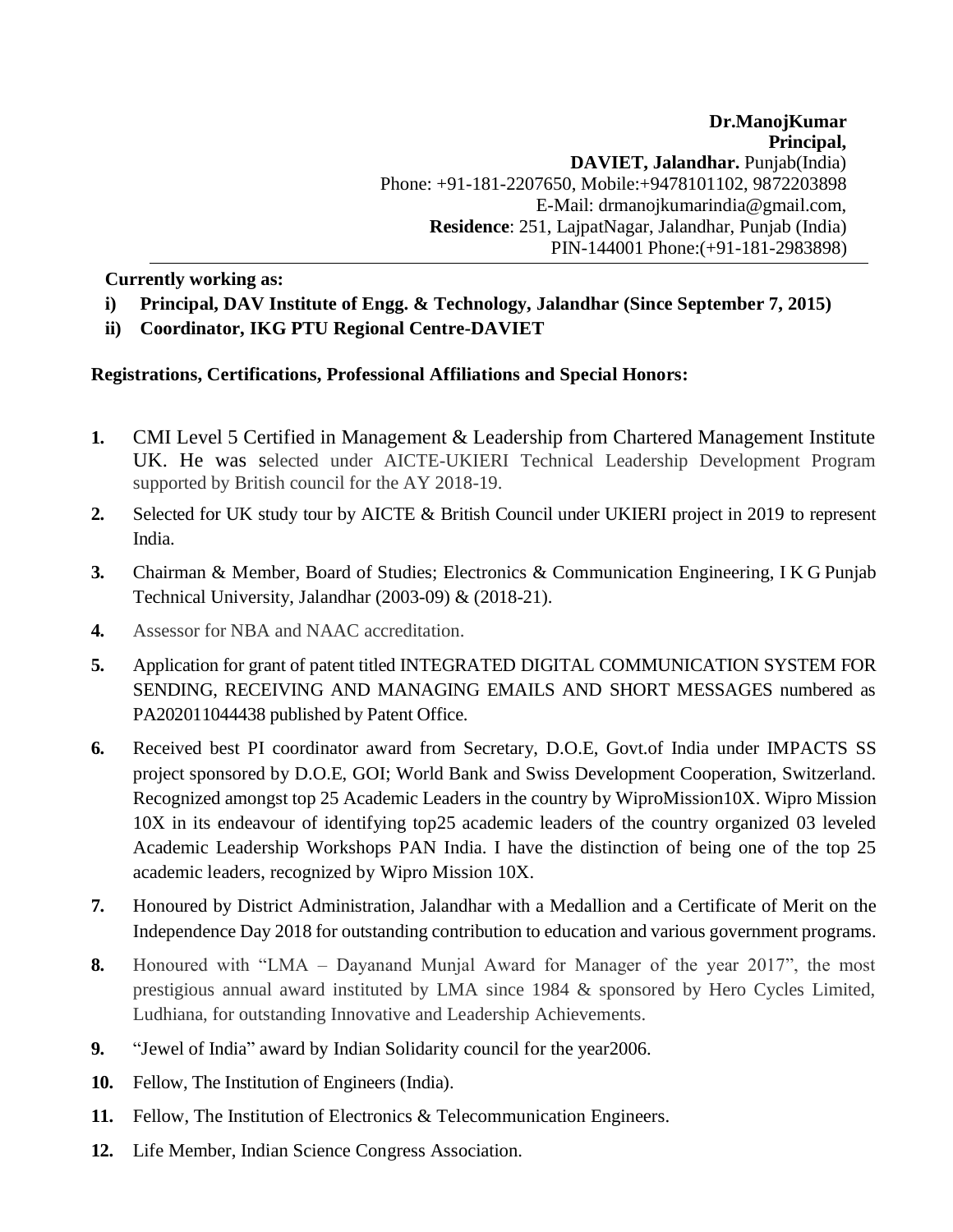- **13.** Life Member, Computer Society of India.
- **14.** Life Member, Indian Society of Technical Education.
- **15.** Life Member, Punjab Academy of Sciences &Member, Executive Council (2009-12) & (2018-21)
- **16.** Member, FICCI North Region Task Force on Higher Education.
- **17.** Academic Advisor for National Cyber Safety and Security Standards.
- **18.** Nominated as Head, National Conferences & Conclaves by the Jalandhar Management Association (JMA) Advisory Board as a part of the JMA Core Team Formation for the year 2015-16.
- **19.** Silver Medalin M.Tech. (Electronics & Communication Engg.) from Punjab Technical University, Jalandhar.
- **20.** Reviewer for Elsevier Science's International Journal-Optical Fiber Technology, Springer, ICFAI Journals and World Scientific & Engineering Academy and Society (WSEAS) for international conferences.
- **21.** HMM10:Leading and Motivating Harvard Manage Mentor & MISSION 10X-LEVEL2
- **22.** HMM10: Goal Setting Harvard Manage Mentor &Mission 10X-LEVEL2
- **23.** HMM10: Time Management Harvard Manage Mentor &MISSION 10X-LEVEL2
- **24.** HMM10: Difficult Interactions Harvard Manage Mentor & MISSION 10X-LEVEL2

# **Significant Distinctions:**

- **1.** 119 Research Publications in leading International and National Journals & Conferences.
- **2.** Authored 08 Engineering Text Books and reviewed 05 Engineering Books.
- **3.** Under my leadership, DAVIET, Jalandhar ranked 10th in the category of Outstanding Engineering Colleges of Excellence in India CSR-GHRDC Survey-2016 conducted by Global Human Resource Development Centre.
- **4.** DAV Institute of Engineering & Technology (DAVIET), Jalandhar has been accredited with grade 'A' by NAAC in October, 2017; and recognized by UGC under section 2(f) under my stewardship.
- **5.** Under my leadership, DAVIET has been conferred with 'Award for Education Excellence' by The Indus Foundation during Indo-Global Education Summit & Expo 2017.
- **6.** Under my guidance DAVIET has been ranked 57th in the dream list of top 165 Private Engineering Colleges in India in 'India Today Group-MDRA Survey, 2018' for Best Colleges; and also ranked 11th in India in the Nationwide survey of Top Engineering Colleges of Excellence conducted by Competition Success Review (CSR), July 2018.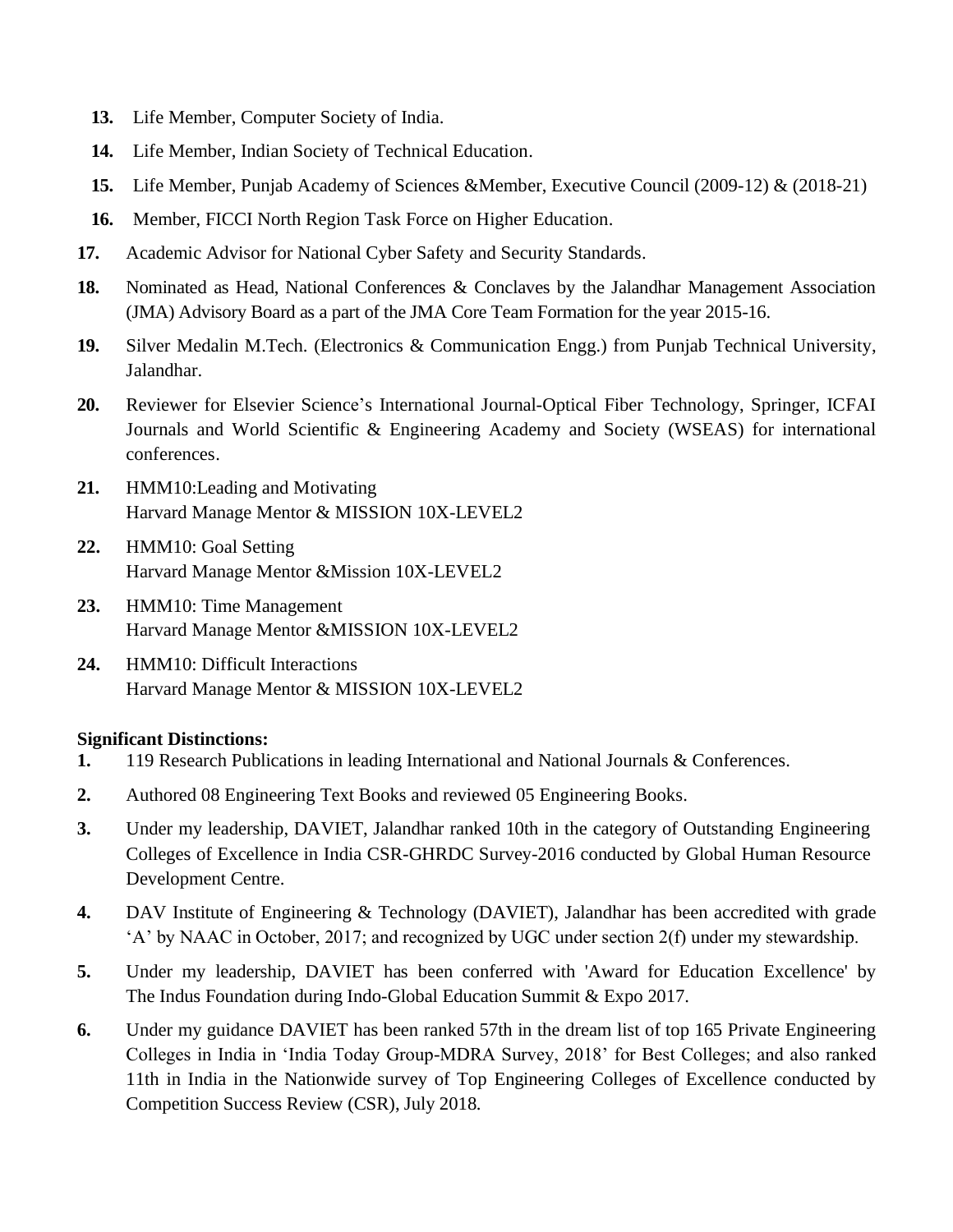- **7.** Under my leadership, the Institute has been conferred with 'Outstanding Institution Award (Engineering Colleges)' by National Institute of Technical Teachers Training and Research, Chandigarh (NITTTR) in September, 2018.
- **8.** Under my stewardship, DAVIET has been conferred with the status of 'Host Institution (HI)/ Business Incubator (BI)' by MSME, New Delhi, under the scheme "Support for Entrepreneurial and Managerial Development of SMEs through Incubators" in 2018. The objective of the scheme is to provide early stage funding to nurture innovative business ideas that could be commercialized in a year. The scheme provides financial assistance that may vary from Rs. 4 to 8 lacs for each incubate /idea subject to overall ceiling of Rs. 62.5 lacs for each business incubator.
- **9.** Under my guidance DAVIET has been ranked 15<sup>th</sup> amongst "The Best Private Engineering Colleges" of North India" by India Today-MDRA Survey 2019.
- **10.** Member, IKG PTU Rational Policy Framing Committee for awarding internal marks to students.
- **11.** Member, IKG PTU committee constituted to propose regarding the endowment fund deposited by the affiliated Colleges/Institutions.
- **12.** Signed MoU withTexas Instruments for establishing Analog Electronics Lab at DAVIET, Jalandhar.
- **13.** Signed MoU with University of Ontario Institute of Technology, Oshawa (Canada), Trent University, Canada, SAIT, Canada, NIT Delhi, NIT, Hamirpur, NIT Jalandhar for collaborative research project and faculty/student exchange program, co-sponsored and jointly organized seminars, conferences and workshops.
- **14.** Established Centre of Excellence with M/s Sofcon India Pvt. Ltd. on 'Industrial Automation & Embedded Systems' at DAVIET.
- **15.** Established "Centre of Excellence in Cyber Security & Cyber Forensics" at DAVIET, Jalandhar with M/s Sedulity Solutions & Technologies, New Delhi to organize various Research & Development and Training programs based on latest and emerging technologies for Students, Faculties, Law-Enforcement Agencies, Corporate Professionals, and Research Scholars.
- **16.** Organized International Interdisciplinary Conference on Science Technology Engineering Management Pharmacy and Humanities jointly by DAVIET, Jalandhar, and Nanyang Technological University, Singapore on April 22 & 23, 2017 at Singapore.
- **17.** ConferenceChairand Moderated Panel discussions on "Leveraging Technology for Smart & Digital India" in 3<sup>rd</sup> DAV National Congress on Science, Technology, Engineering, Humanities & Management (STEHM-2016) "Transforming India into a Knowledge Economy" on May 20-21, 2016 at DAV Institute of Engineering & Technology, Jalandhar.
- **18.** Organized International Interdisciplinary Conference on Engineering Science and Management jointly by DAVIET, Jalandhar, Biju Patnaik University of Technology, Odisha and IRP on Dec 17 & 18, 2016 at Goa.
- **19.** Conference Chair, ISRO & PTU sponsored International Multi Track Conference on Sciences, Engineering and Technical Innovations (IMTC15) at CT Group of Institutions on May 22 & 23, 2015.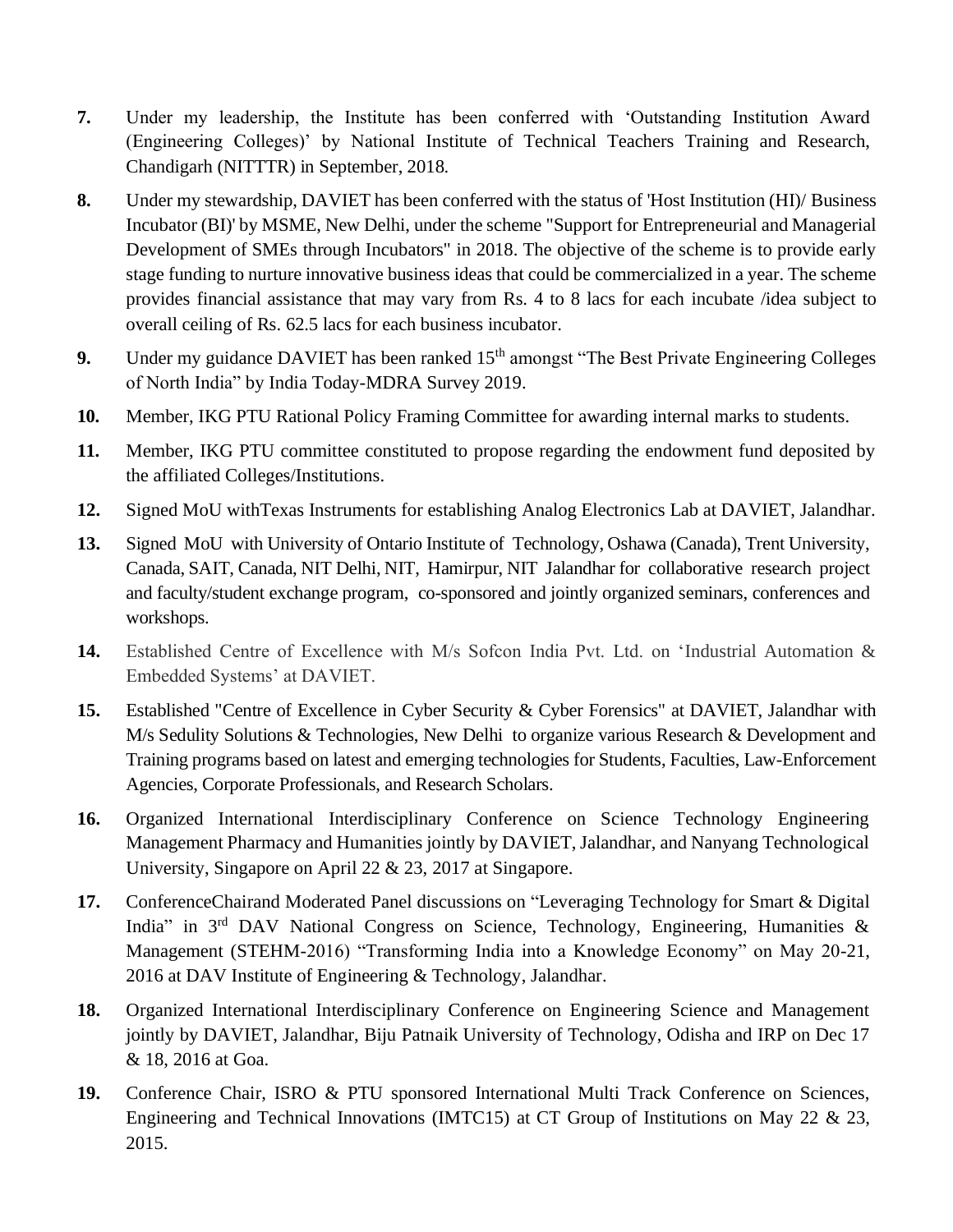- **20.** Convener, DST & PTU sponsored International Multi Track Conference on " Sciences, Engineering and Technical Innovations (imtc14)" at CT Group of Institutions on June 2&3, 2014.
- **21.** Organized National Conference on "Recent Trends in Information & Communication Technologies", organized by Deptt(s) of CSE & ECE, CT Institute of Engg., Management  $\&$ Technology, Jalandhar on February 22 & 23, 2013.
- **22.** Organized National Conference on "Higher Education in India-The Changing Facet" at CT Institute of Engg., Management & Technology, Jalandhar on January 4&5, 2013, that was inaugurated by Member Secretary, AICTE, New Delhi.
- **23.** Earned Grant-in-Aid worth Rs.3.22 lac and Rs1.25lac from AICTE for National Conference and Short Term Training Programme in the year 2008-09 at DAVIET, Jal.
- **24.** Session Chair, Conference: EHAC: Optical & Wireless Communications II during7thWSEAS International Conference on Electronics, Hardware, Wireless and Optical Communications (EHAC'08), Organized at University of Cambridge, UK from Feb 20-22, 2008.
- **25.** Convener, National Conference on Optical and Wireless Communication (NCOW- 2008), Organized by Department of Electronics & Communication Engineering, DAV Institute of Engineering & Technology, Jalandhar in association with Institution of Engineers (India) & Rsoft Design Group, USA from November27–28, 2008.
- **26.** Selected as chairman for three sessions in WSEAS international conference at Cambridge University, U.K from Feb. 20-22, 2008.
- **27.** Co-chaired a panel discussion session on "Next Generation Wireless Technologies" and chaired paper presentation session in the International Conference (ICCSA-2006) held during June27-29, 2006 at National University, San Diego, California, USA.
- **28.** Lead the faculty delegation to explore the collaborative interactions between Rsoft Design Group, USA & DAVIET and succeeded in signing of MoU between Rsoft, USA & DAVIET during Dec. 2004.
- **29.** Interacted with the Research Scholars & Faculty of Light Wave Technology Labs at Columbia University & Princeton University in USA for exchange of Know How in the frontier & emerging areas of Technology during Dec. 2004.

# **Education**:

- B.E (ECE) from Gulbarga University (1990).
- M.Tech. (ECE) from Punjab Technical University, Jalandhar (2001).
- Ph.D from Punjab Technical University, Jalandhar (2007)

**JobProfile**: Education,Administration, Vocational Training&Research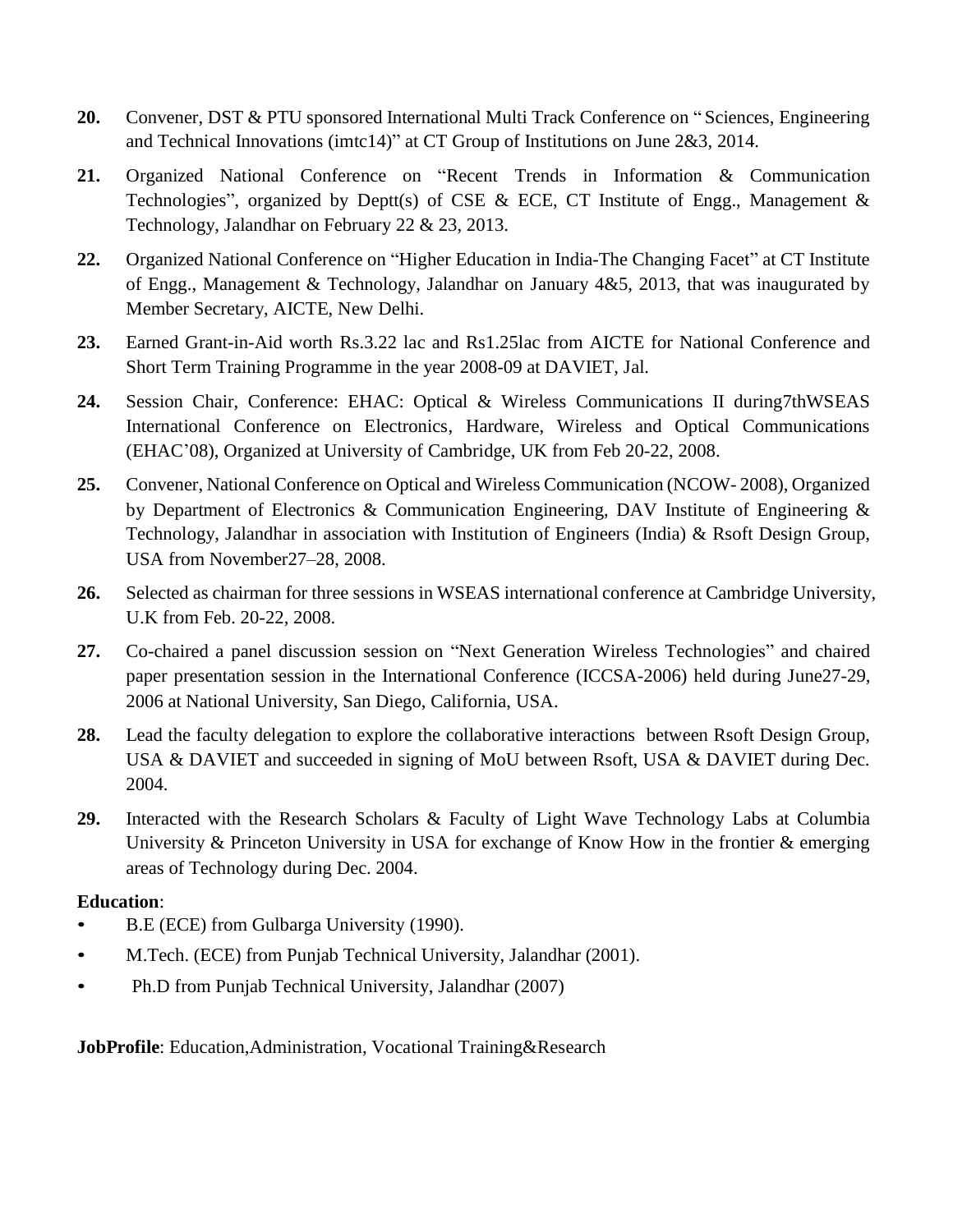# **Targeted Trainee(s)**:

- **1.** Under Graduate & Post Graduate students in Electrical, Electronics, Telecommunication, Computer Sci. Engg. & Information Technology.
- **2.** Faculty of other Institutions.
- **3.** Professionals from Industry.

**Subjects Taught :** Optical Fiber Communication, Analog & Digital Communication, Cellular & Mobile Communication, Data Communication

**Specialization :** Optical FiberCommunication, Wireless Communication.

**Countries Visited :** U.S.A, U.K, Canada, France,Italy, Ireland,Pakistan, Singapore, and Dubai.

# **Employment History: Teaching & Research: 30 years**

- Principal, DAV Institute of Engg. & Tech. Jalandhar since Sep. 07,2015.
- Professor & Director, CT Institute of Engg. Management & Technology, Jalandhar from July 1, 2010 to September 7, 2015.
- Professor & Faculty Head in Department of Electronics & Communication Engg. and Research Centre at DAV Institute of Engg. & Tech. from October 12, 2007 to July 01, 2010.
- Assistant Professor & Faculty Head in Department of Electronics & Communication Engg. at DAV Institute of Engg. & Tech. from May 01, 2003 to October 11, 2007.
- Lecturer (Sr. Scale) & Faculty Head in Department of Electronics & Communication Engg. at DAV Institute of Engg. & Tech. from July 10, 2001 to April 30, 2003.
- Lecturer at Mehr Chand Polytechnic, Jalandhar from February 1992-July 2001.
- Lecturer at Seth Jai Prakash Polytechnic, Damla (Yamuna Nagar) from August 1991-January1992.

# **Major Research Activities:**

**Optical soliton transmission system** (long-distance, high-speed optical transmission): The term soliton (formed from Latin solitaries – solitary) is one of the fundamental unifying ideas in modern theoretical physics and mathematics. An impressive practical implementation of the soliton concept has been achieved in fiber optics, where soliton pulses are used as the information carriers to transmit digital signals over long-haul. Optical soliton research, full of innovative spirit, has recently arrived at the stage of a first realworld implementation of the soliton concept in communication systems. Realization of soliton-based transmission will clearly demonstrate how the results of the fundamental soliton theorycan besuccessfullyexploited in veryimportantpracticalapplications.

• Practical and research interest is directed mostly towards two main goals: development of effective high capacity long-haul transmission systems and the upgrade of existing terrestrial fiber networks. There are two principal approaches to overcome these limitations in the first (that can be called "linear") both the chromatic dispersion and nonlinearity are considered to be detrimental factors while in the second, the nonlinear and dispersive effects are counter balanced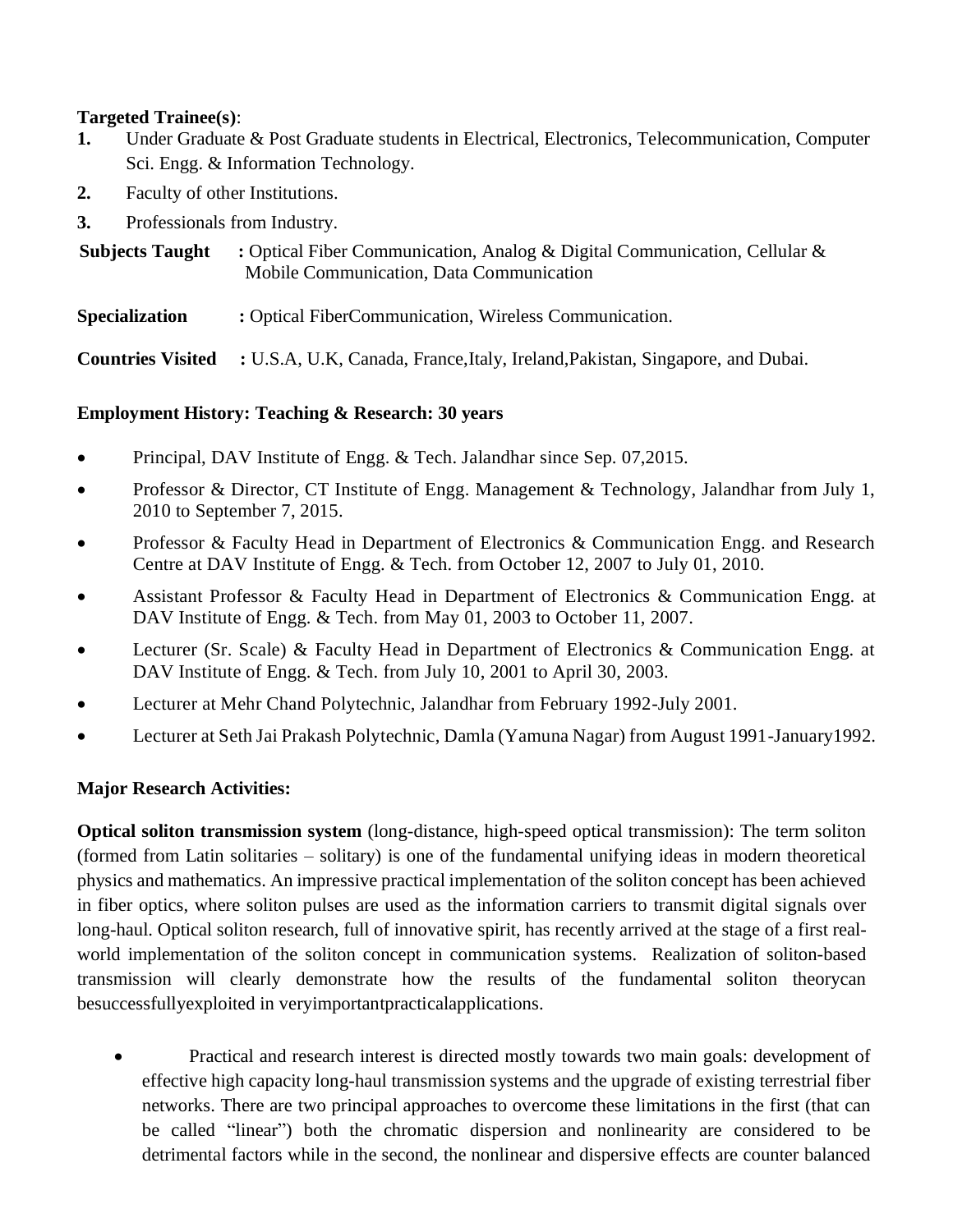(such systems can be called "nonlinear"). Nonlinear effects that are detrimental in the "linear" systems can be used to improve transmission characteristics of optical communication systems.

- Our investigations have been focused to suggest alternative optical soliton based designs that are suitable for already installed optical transmission links. Based on our investigations, it is recommended that one of the promising ways to upgrade installed optical network is to exploit the 1.3µm optical window, where the step-index fibers have their zero dispersion wavelength, using wide-bandwidth polarization-insensitive SOAs. The pattern effect and the impact of chirp on pulse propagation after amplification have been investigated. The observations are based on modeling and simulation optical soliton transmission link. Optical soliton pulse transmission over distances of the order of several hundreds of kilometers has been shown with and without initial chirp.
- We investigated that the Kerr non-linearity stabilizes solitons against splitting due to birefringence. The birefringence induced time delay between X and Y polarization components reduces to 200 ps from 440 ps when the Kerr non-linearity is taken into account at polarization angle and fiber length of 631.72 km (10 soliton periods) & 1264.344 km (20 soliton periods) for both the linear and nonlinear soliton transmission.
- Our research goal was to realize long-haul, large capacity optical transmission by taking advantage of optical nonlinear effects, including optical solitons and nonlinear techniques for generating ultra short optical pulses. The soliton is a wave that exists in nature that can propagate over long distances without any distortion of its waveform. We have developed several novel pathaveraged long-haul soliton transmission techniques, such as the use of path averaged soliton, dispersion-managed (DM) soliton, loss-managed soliton transmission systems. By adopting these techniques, we can increase the transmission capacity and upgrade installedterrestrial or submarine cables The investigations demonstrate the robustness of path-averaged soliton in a longhaul transmission link of 17,000 km at a bit rate of 10 Gbps. It has been investigated that relatively stable pulses can propagate over longer distances in long-haul dispersion managed soliton regime in a fiber link with loss and periodic amplification by keeping the average dispersion small but non-zero. It has been shown that the dispersion management is achieved through soliton pulse narrowing in anomalous dispersion fiber and broadening at DCF. In conclusion, we have reported that the pulse propagation in dispersion-managed soliton transmission link is similar to conventional transform-limited soliton transmission link.
- We have also carried out performance evaluation of the Optical Soliton Transmission Systems under the influence of various linear and non-linear fiber parameters & performance measures. Performance evaluation has been carried out for the different modulation formats viz. NRZ, RZ Soliton, RZ Raised Cosine and RZ Super Gaussian.
- Simulations for data formats Return to Zero (RZ), Non Return to Zero (NRZ), RZSoliton, Duobinary and their subcategories has been done with and without ideal dispersion compensation for optical communication systems. The results show that in general dispersion compensation improves timing jitter. RZ-Rectangular pulses show the smallest value of jitter without compensation. It has been observed that the RZRaised cosine and Soliton gives minimum jitter after ideal compensation. It has been reported that the BER performance of optical communication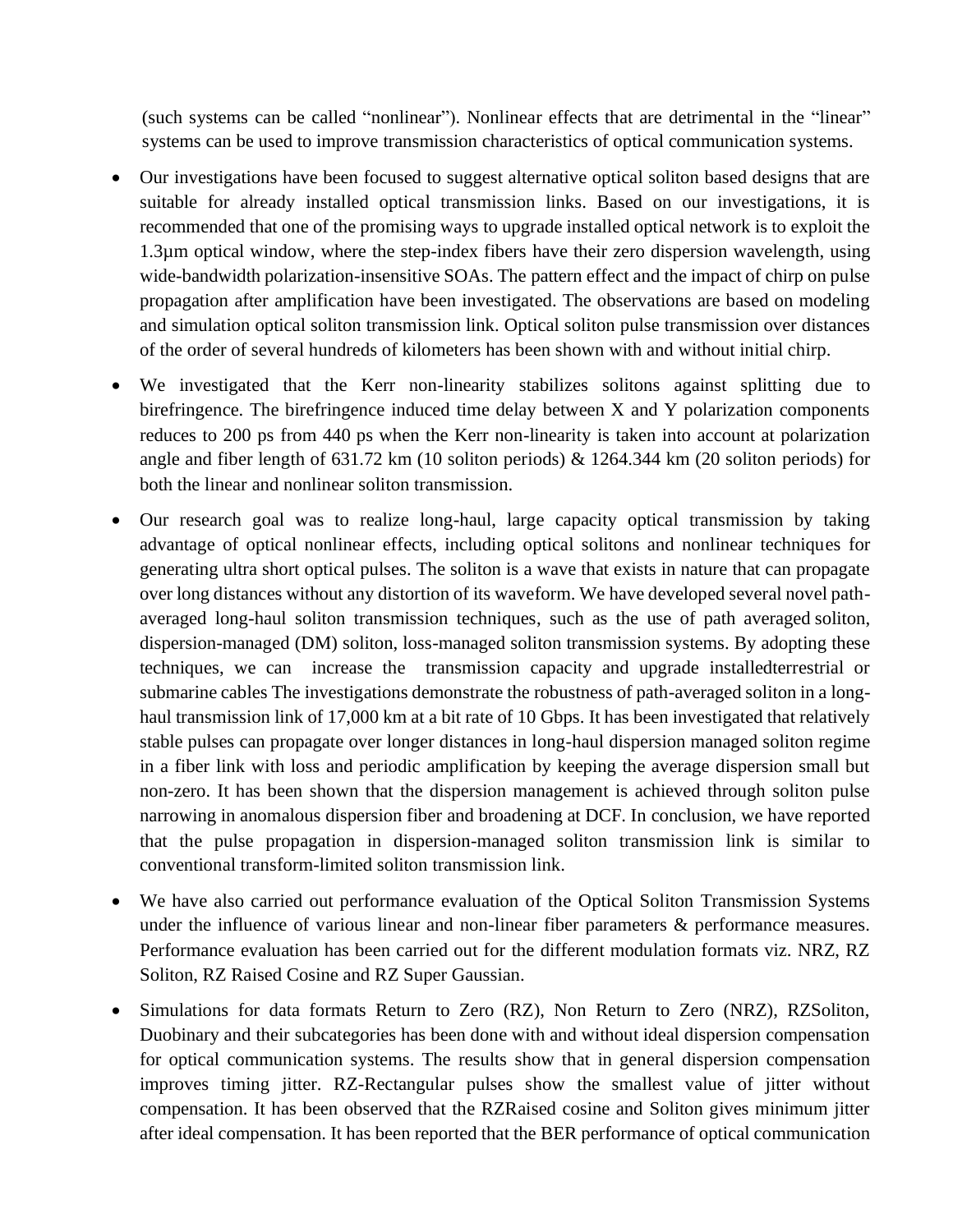system using duobinary data format is 10e-8 and 10e-37 before and after dispersion compensation respectively.

Further the comparative study show that the timing jitter is lowest in case of RZSoliton (0.0127) ns) after dispersion compensation and 0.0135 ns for RZ-Rectangular data format before dispersion compensation.

# **AcademicAchievements: a) Research Publications: 119**

# **Journal Publications**

# **International:**

- **1.** Shipu Sachdeva, Jagjit Singh, **Manoj Kumar**, "Energy Efficient Hybrid WDM TDM Passive Optical Networks with access-load Difference between ONUs using FBGs, SOA and DWS," accepted for publication in Optical and Quantum Electronics (SCI), April 2021
- **2.** V. Dhiman, **Manoj Kumar**, and A. K. Sharma, "HANET : A Remote Sensing Airborne Architecture for Multi-Function Adhoc," Indian Journal of Computer Science and Engineering, Vol. 11, No. 5, pp. 454–470, 2020.
- **3.** Ria Kalra, **Manoj Kumar,**"Parametric Analysis and Optimization on Modified Hexagon Shaped Antenna Amalgamated with Staircase to Accomplish Wide Impedance Bandwidth suitable for Wireless Portable Applications," in International Journal of Future Generation Communication and Networking (IJFGCN), Vol. 12, No. 3, pp. 44-53, 2019,ISSN: 2233-7857**(E-SCI Indexed)**
- **4.** Ria Kalra, **Manoj Kumar**, "Design of Novel UWB Antenna With Desired Band Notch Characteristics By Introducing Defects in the Antenna Geometry Suitable for Biomedical and Wireless Personal Area Network Applications", Sustainable Humanosphere, Vol. 16, No. 1, March 2020, ISSN: 1880-6502**(Scopus & E SCI Indexed)**
- **5.** Ria Kalra, **Manoj Kumar**, "Performance Investigation of A Novel UWB Antenna Incorporated with Defects in The Ground Structure To Miniaturize The Size Of Antenna", International Journal of Creative Research Thoughts (IJCRT), Vol. 6, No. 2, April 2018, ISSN: 2320-2882**(UGC Indexed)**
- **6.** V. Dhiman, **Manoj Kumar**, and A. K. Sharma, "A radical study of energy efficient hierarchical cluster-based routing protocols for WSN," International Journal on Electrical Engineering and Informatics, Vol. 12, No. 3, 2020, doi: 10.15676/ijeei.2020.
- **7.** Varsha, Manju bala, **Manoj Kumar**, Neeraj Kumar, "Energy Efficient TABU Optimization routing protocol for WSN", in IngenieríaSolidaria, Vol. 16, No. 3, pp. 1-31, September 2020, e-ISSN:2357- 6014. **(E-SCI Journal)**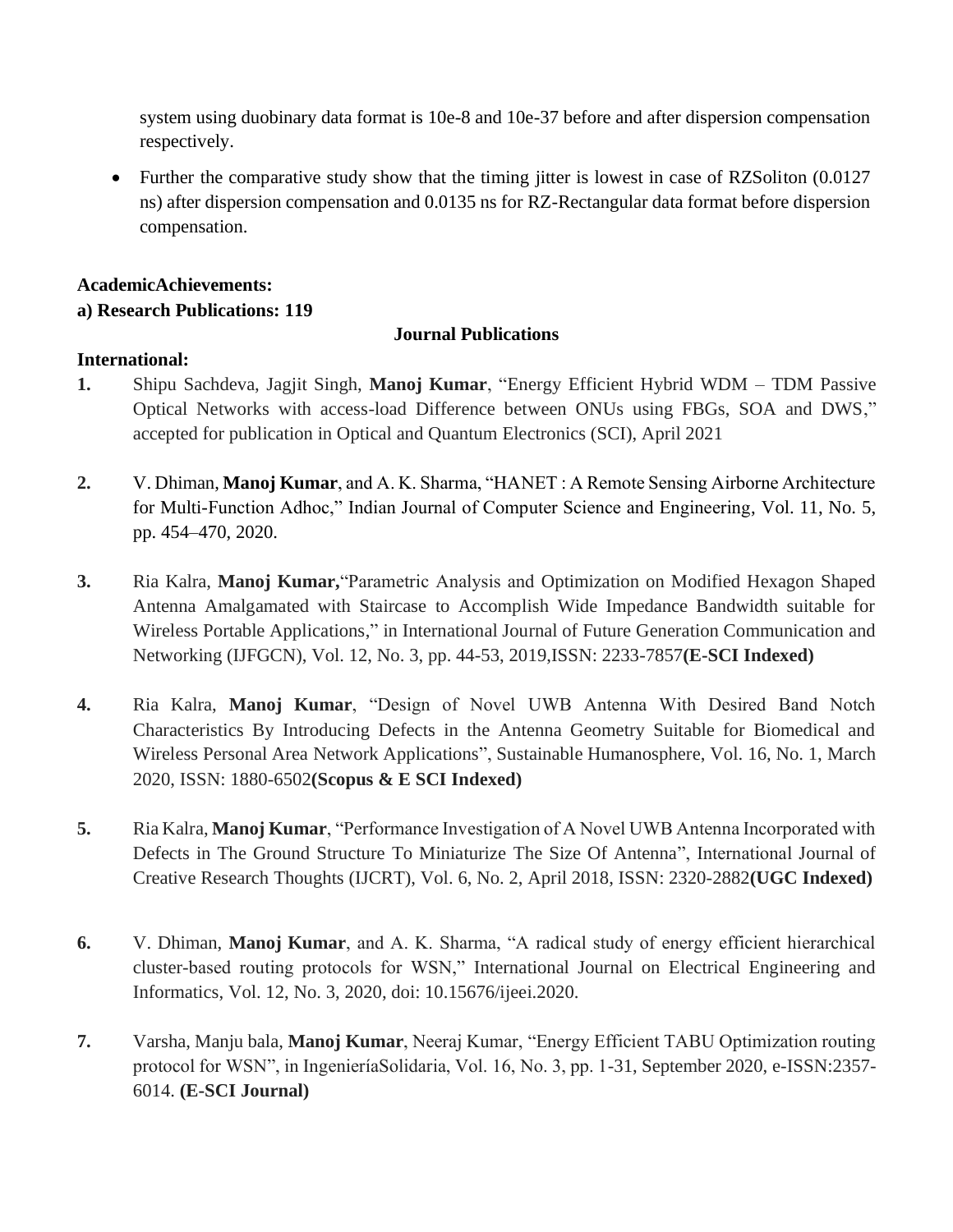- **8.** Varsha, Manju bala, **Manoj Kumar,** "Enhanced MSEEC routing protocol using TABU search with static and mobile nodes in WSNs", in Recent Advances in Computer Science and Communications, Vol. 12, No. 1, pp. 1-15, 2020, ISSN: 2213-2759 **(Scopus)**
- **9.** Varsha, Manju bala, **Manoj Kumar**, Neeraj Kumar, "Development of QoS optimized routing using Artificial bee colony in Wireless Sensor Network", in International Journal of Innovative Technology and Exploring Engineering (IJITEE), Vol. 9, No. 1, pp. 926-933, Nov 2019, ISSN: 2278-3075. **(Scopus)**
- **10.** Varsha, Manju bala, **Manoj Kumar**, Neeraj Kumar, "Hybrid TABU-GA Search for energy efficient routing in WSN", in International Journal of Recent Technology and Engineering (IJRTE) Vol. 8, No. 4, pp. 3250-3256, November 2019, ISSN: 2277-3878. **(Scopus)**
- **11.** Varsha, Manju bala, **Manoj Kumar**, "Randomization of Node Scheme with Optimization in Wireless Sensor Network", in International Journal Advanced Networking and Applications, Vol. 10, No. 5, pp. 3999-4006, 2019, ISSN: 0975-0290**.(UGC Care)**
- **12.** Varsha, Manju bala, **Manoj Kumar**, "An Energy-Efficient routing protocol based on TABU-Genetic Strategy in Wireless Sensor Network", in International Journal Advanced Networking and Applications, Vol. 10, No. 6, pp. 4099-4104, 2019, ISSN: 0975-0290**.(UGC Care)**
- **13.** Kumar S., Singh A. &**Kumar M**., "Covert communication integrates into wavelet packet transform OFDM system over Rayleigh fading channel", Wireless Networks,Springer, Vol. 26, No.1,pp: 1-9, 2018, https://doi.org/10.1007/s11276-018-1775-3
- **14.** Kumar S., Singh A., **Kumar M**., "Information hiding with adaptive steganography based on novel fuzzy edge identification", Defence Technology,Elsevier, Vol.15, No. 2, pp: 1- 8,2018,https://doi.org/ 10.1016/j.dt.2018.08.003.
- **15.** Kumar S., Singh A., **Kumar M**., "Covert Information Sharing with Novel Fuzzy Adaptive Edge Detection", Security and Privacy, Wiley, Vol. 1, No. 6, pp: 1-11, 2018,DOI: 10.1002/spy2.47
- **16.** Singh M, **Manoj Kumar**, Malhotra J., "Energy efficient cognitive body area network(CBAN) using lookup table and energy harvesting",Journal of intelligent & fuzzy system, Vol. 35, No. 2, pp. 1253- 1265, 2018,doi. http:// doi.one/10.3233/JIFS-169669.
- **17.** Harpreet Kaur, **Manoj Kumar**, Ajay K. Sharma and Harjit P. Singh, "Design and Analysis of SRRC filter in wavelet based multiuser environment of mobile WiMax" International Journal of Advanced Intelligence Paradigms, Inder science Publishers Ltd., doi: 10.1.10.1504/IJIP.2018.10023307, ISSN : 1755-0386
- **18.** Kaur, Harpreet, Manoj Kumar, Ajay K. Sharma, and Harjit P. Singh. "Implementation of SRRC Filter in Mobile WiMax with DWT Based OFDM System." International Journal of Computer Network and Information Security, Vol. 8, No. 4, pp. 62-69, 2016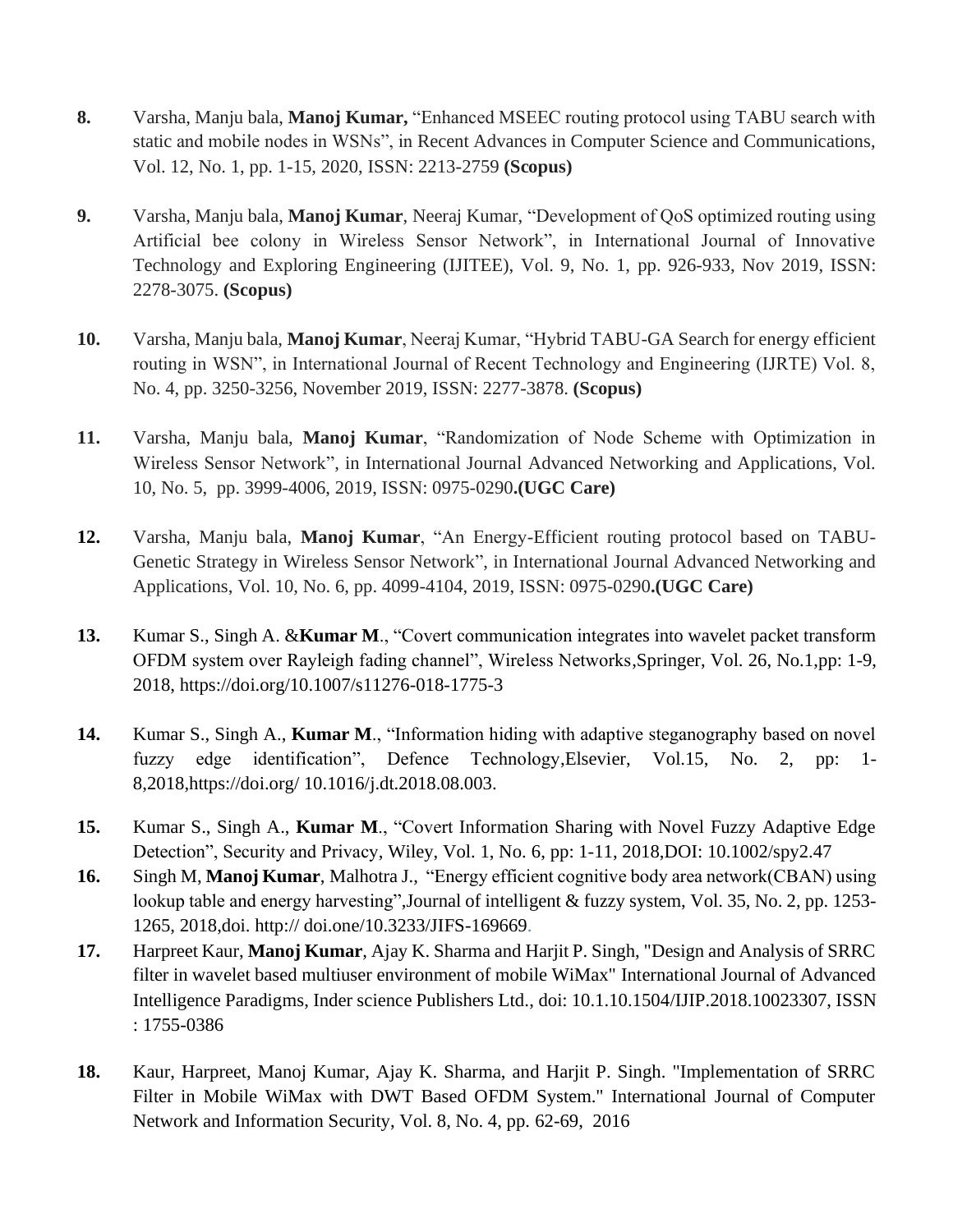- **19.** Singh M., **Manoj Kumar**, Malhotra J., "Cooperative Sensing using LUT: A powerful method to overcome shadowing problem and maximizing Throughput in CRN's" International Journal of Creative Research Thoughts (IJCRT), Vol. 5, No. 4,pp. 2320-2882,November 2017(**UGC Approved journal**). IF-5.97.DOI.<http://doi.one/10.1727/IJCRT.17101>*.*
- **20.** Singh M., **Manoj Kumar**, Malhotra J., "An Energy Efficient Spectrum Sensing, Access and Handoff Concept using Look Up Table for Cognitive Radios Networks", International Journal of Advanced Research in Computer Science,Vol. 8, No. 5, pp. 228-238, May-June 2017. (**UGC Approved journal**)
- **21.** Vikram Dhiman, **Manoj Kumar**, Ajay Sharma, "Comprehensive Review of Open Source Tools and Cross Layer Approach for Fast Growing Android Market", International Journal on Recent and Innovation Trends in Computing and Communication, Vol. 5, No. 1, pp. 62 - 68, 2017, https://doi.org/10.17762/ijritcc.v5i1.88.
- **22.** Vikram Dhiman, **Manoj Kumar,** Ajay Sharma, "Comprehensive Review of Open Source Tools and Cross Layer Approach for Fast Growing Android Market", International Journal on Recent and Innovation Trends in Computing and Communication, Vol. 5, No. 1, pp 62-68, May 2017.
- **23.** Vikrma Dhiman, Ikjot Saini, **Manoj Kumar** "A Comprehensive Survey of Location Based Routing inn Vehicular Network", [International Journal of Wireless and Microwave Technologies](https://www.researchgate.net/journal/2076-1449_International_Journal_of_Wireless_and_Microwave_Technologies) , Vol. 7, No. 1, pp 40-48, January 2017, DOI: 10.5815/ijwmt.2017.01.05
- **24.** Harpreet Kaur, **Manoj Kumar**, Ajay K. Sharma and Harjit P. Singh, "Performance analysis of DWT based OFDM over fading environments for mobile WiMax", Optik - International Journal for Light and Electron Optics, Vol. 127, No. 2, pp. 544–547, 2016, ISSN:0030-4026,. ISSN: 2321– 5151.
- **25.** Harpreet Kaur, **Manoj Kumar**, Ajay K. Sharma and Harjit P. Singh, "Implementation of SRRC filter in Mobile WiMax with DWT based OFDM System", International Journal of Computer Network and Information Security (IJCNIS), Vol. 8, No. 2, pp. 62-69, April 2016. ISSN: 2074- 9090 (Print), ISSN: 2074-9104 (Online) (Modern Education & Computer Science Press, Hong Kong).
- **26.** Bharti, Manisha, Ajay K. Sharma, and **Manoj Kumar,** "Design and Performance Analysis of 2D OCDMA System with Polarization States." Journal of Optical Communications, Vol. 37, No. 4 pp. 363-370, 2016
- **27.** Bharti, Manisha, **Manoj Kumar**, and Ajay K. Sharma. "Comparative analysis of optical 2D codes using  $(n, w, \lambda a, \lambda c)$  optical orthogonal codes for optical CDMA." Optical Memory and Neural Networks, Vol. 25, No. 3,pp. 149-159, 2016
- **28.** Bharti, Manisha, **Manoj Kumar**, and Ajay K. Sharma. "A novel technique to detect code for SAC-OCDMA system." Journal of Optical Communications, Vol. 39, No. 2, pp.215-221,2018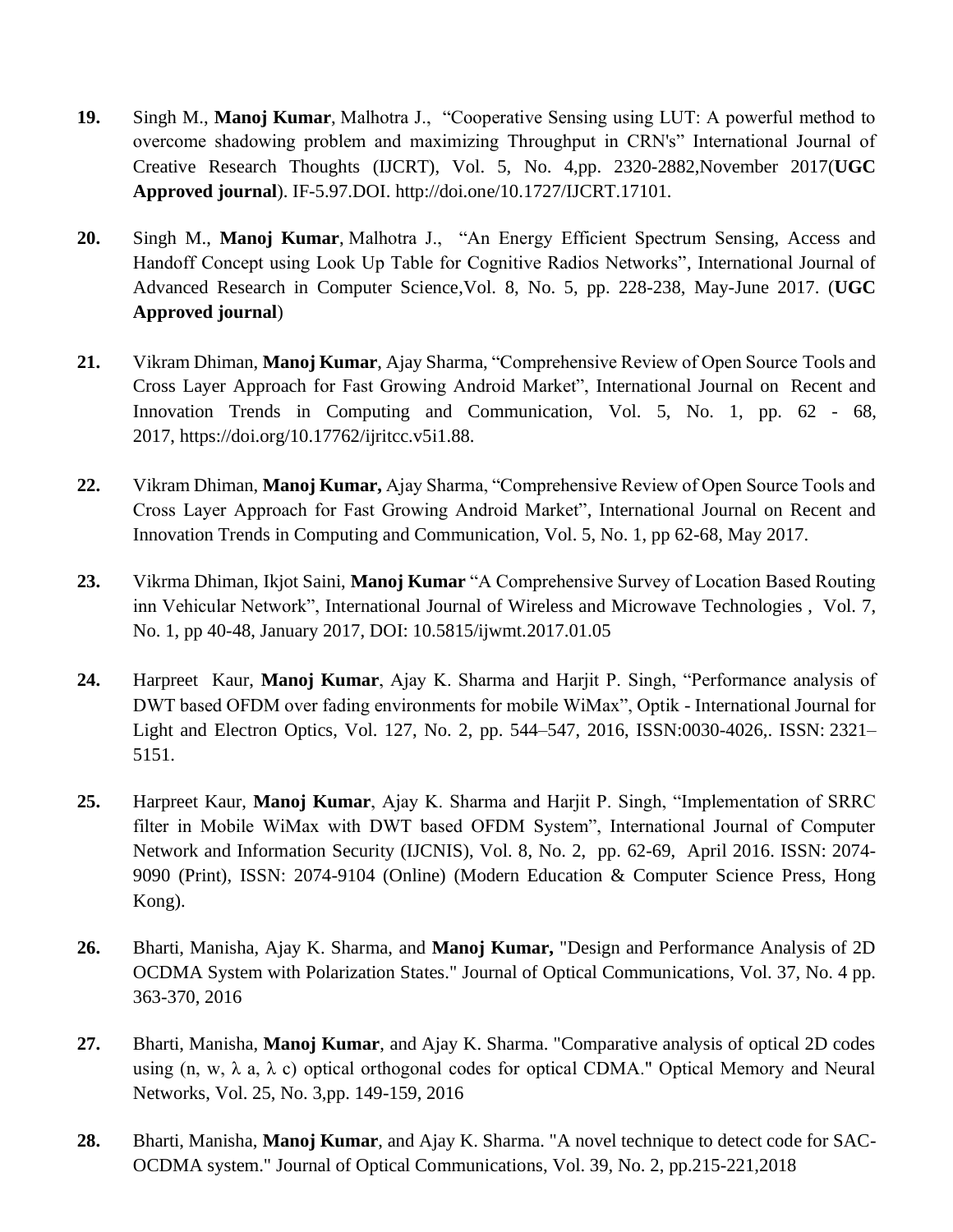- **29.** Bhupinder Singh, Manju Bala, **Manoj Kumar**, "A Modified Weight Balanced Algorithm for Influential Users Community Detection in Online social Network (OSNs)", International Journal of Advanced Engineering, Management and Science (IJAEMS), Vol. 2, No. 6, June 2016, ISSN : 2454- 1311
- **30.** Singh, M., **Kumar, M.,**& Malhotra, J, "A review on cognitive radios network," Amity journal of Engineering and Technology (AJET Dubai). Vol. 1, No. 1, pp. 15-23, 2016
- **31.** Narpat Singh, **Manoj Kumar**, Manju Bala "Face Recognition System based on SURF and LDA Technique," I.J. Intelligent Systems and Applications, Vol. 2, pp. 13-19**,** Published Online February 2016 in MECS, DOI: 10.5815/ijisa.2016.02.02
- **32.** Priya, **Manoj Kumar,** Harjit Pal Singh, "Compression based Energy aware routing algorithm for WSN", International Journal of Advanced Research in Computer Engineering & Technology (IJARCET), Vol. 4, No. 9, September 2015, ISSN: 2278 – 1323
- **33.** Sooraj Parkash, Anurag Sharma, **Manoj Kumar**, Harsukhpreet Singh, "Performance Enhancement of WDM-PON FTTH Network by Using Decision Feedback and Feed forward Equalizations," International Journal of Signal Processing, Image Processing and Pattern Recognition, Vol.8, No.8 pp.99-106, 2015, ISSN: 2005-4254
- **34.** Harpreet Kaur, **Manoj Kumar**, Ajay K. Sharma and Harjit P. Singh, "Performance Analysis of Different Wavelet Families Over Fading Environments for Mobile WiMax System", International Journal of Future Generation Communication and Networking, Vol. 8, No. 1, pp. 87-98, ISSN: 2233- 7857, 2015. (SERCE South Korea).
- **35.** Narpat Singh, **Manoj Kumar**, Manju Bala "To improve the accuracy in face recognition system" International Journal of Engineering Research,Vol.3 , No. 2, pp. 295-298 , 2015, ISSN:2321-7758.
- **36.** Gurminder Kaur, Manju Bala, **Manoj Kumar** "Performance Analysis of DYMO FSR & GSR Using Wromhole attack under Vanet's", "International Journal of computer Science & Information Technologies", Vol. 6, No. 2, 2015, ISSN (Print):0975-9646 ISSN (Online): 1765-1768.
- **37.** Sooraj Parkash, Anurag Sharma, **Manoj Kumar**, "Performance investigation of CRZ modulation format in high speed 15X48GB/s WDM-PON", Australian Journal of Information Technology and Communication, Vol. II, No. II, pp. 26-30,June 2015. ISSN 2203-2843.
- **38.** Gurkirat Kaur, **Manoj Kumar**, Manju Bala, "Comparing Ethernet & Soft RoCE over 1 Gigabit Ethernet", International Journal of Computer Science and Information Technologies (IJCSIT), Vol. 5, No. 1, pp. 323-327,2014, ISSN: 0975-9646.
- **39.** Gurminder Kaur, Manju Bala, **Manoj Kumar** "Review on Various Routing Protocols Based on VANET's: A Survey", International Association of Scientific Innovaiton and Research (IASIR)" Internal Journal of Software and Web Sciences, Vol. 11,No.1, pp. 16-24December 2014- February 2015, ISSN (Print): 2279-0063 ISSN (Online): 2279-0071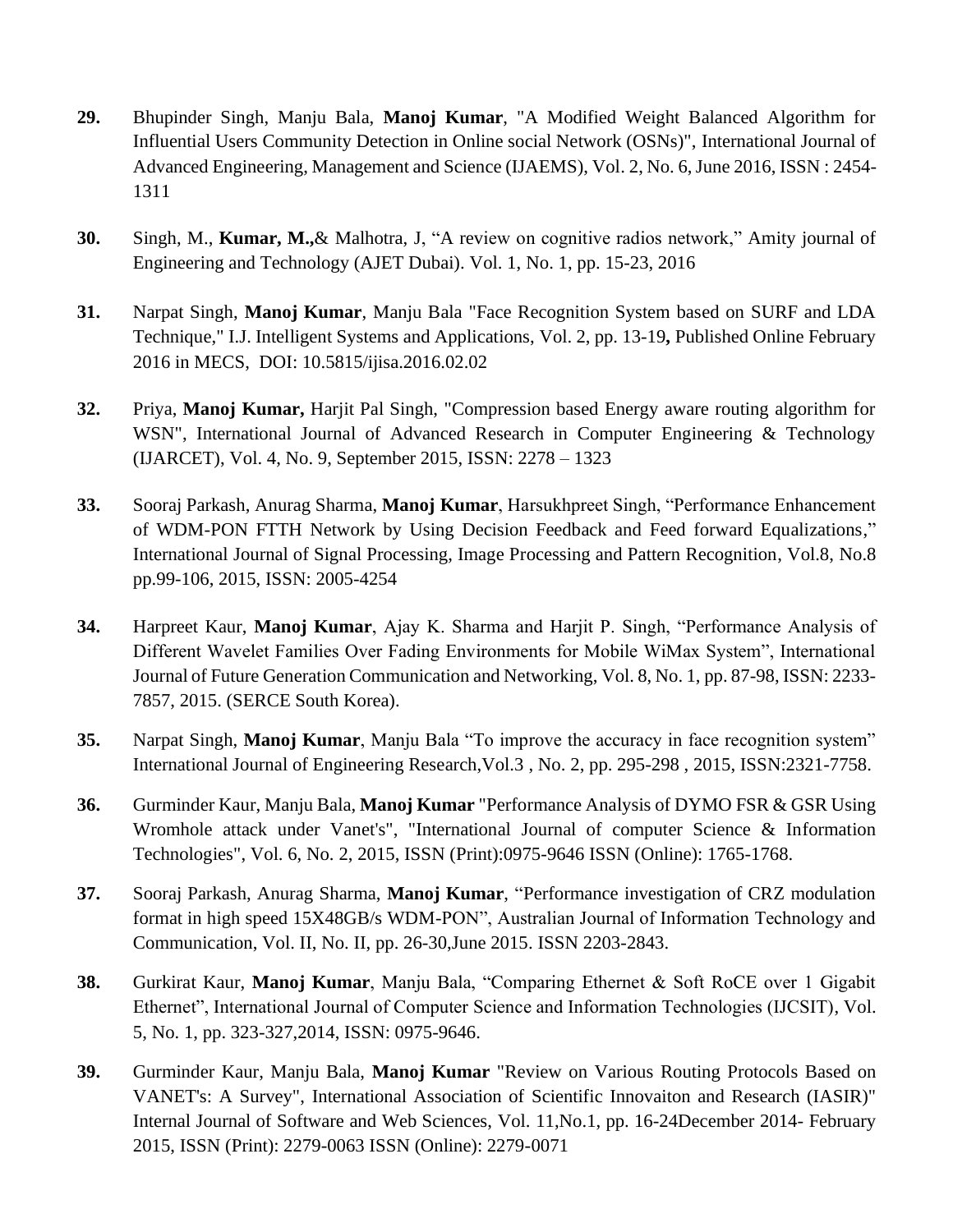- **40.** Balwinder Kaur, Manju Bala,**Manoj Kumar**, Comparative Analysis of Fuzzy based Wildfire Detection Techniques, published in International Journal of Scientific & Engineering Research, Vol. 5, No. 7, , pp 813-818,July-2014, ISSN 2229-5518
- **41.** Harjit Singh, Manju Bala, **Manoj Kumar**, "Performance Evaluation of Zrp Star and Dsr under Vanet's", published in IOSR Journal of Computer Engineering (IOSR-JCE), Vol. 16, No. 3, Ver. II, pp. 85-89, May-Jun. 2014, e-ISSN: 2278-0661, p- ISSN: 2278-8727
- **42.** Anurag Sharma, Dinesh Kumar, Rahul Malhotra, **Manoj Kumar**, "Investigation of Delivery of Triple Play Service in GE-PON Fiber to the Home Network", International Science Index Vol. 2014, No. 10, Part XVII, 2014
- **43.** Jagjit Singh Malhotra, **Manoj Kumar**, Ajay K. Sharma, "Low cost solution to high capacity 32 x 32 channel FTTH duplex link employing triple play services," International Journalfor Light and Electron Optics, Optik, Germany, Vol. 125, No.1, pp. 93 -96, January 2014, ISSN 0030-4026.
- **44.** Singh M., **Kumar M**., & Malhotra, J, "Analysis of Various Quality of Service (QoS) provisioning techniques in Cognitive Radios Networks", International Journal on Emerging Technologies, Vol. 4, No. 2, pp. 136-141, 2013
- **45.** Manwinder Singh, **Manoj Kumar**, Jyoteesh Malhotra, "Review on Cognitive Radios: A revolutionary idea behind optimum spectrum utilization", CT International Journal of Information & Communication Technology (IJCT), Vol. 1, Issue 1, pp 16-22, 2013
- **46.** Gurkirat Kaur**, Manoj Kumar**, Manju Bala, "Performance Evaluation of Soft RoCE over 1 Gigabit Ethernet", IOSR Journal of Computer Engineering (IOSR-JCE), Vol. 15, No. 4, pp 81-87,(Nov. - Dec. 2013), e-ISSN: 2278-0661, p- ISSN: 2278-8727.
- **47.** Jagjit Singh Malhotra, **Manoj Kumar**, Ajay K. Sharma, "Performance evaluation and PMD tolerance of PM-QPSK at 100 Gb/s in dispersion managed 64 channel long haul DWDM optical communication lin", Journal of Optical Communication, Vol. 34, No.4, pp. 351-356, 2013.
- **48.** Jagjit Singh Malhotra, **Manoj Kumar**, Ajay K. Sharma, "Performance evaluation of 16 channel DWDM radio-over-fiber link", Elsevier Science's International Journal for Light and Electron Optics, Optik, Germany, Vol. 124, No.20, pp. 4120-4122, October 2013, ISSN 0030-4026.
- **49.** Jagjit Singh Malhotra, **Manoj Kumar**, Ajay K. Sharma, "Estimation and mitigation of FWM penalties in dispersion managed 32 channel long haul DWDM soliton link", International Journal for Light and Electron Optics, Optik, Germany, Vol. 124, No.17, pp. 3029-3032,September 2013, ISSN 0030-4026.
- **50.** Jagjit Singh Malhotra, **Manoj Kumar**, Ajay K. Sharma, "Performance optimization of high capacity long reach 32 channel FTTH downstream link employing triple play services", International Journal for Light and Electron Optics, Optik, Germany, Vol. 124, No.16, pp 2424-2427, August 2013, ISSN 0030-4026.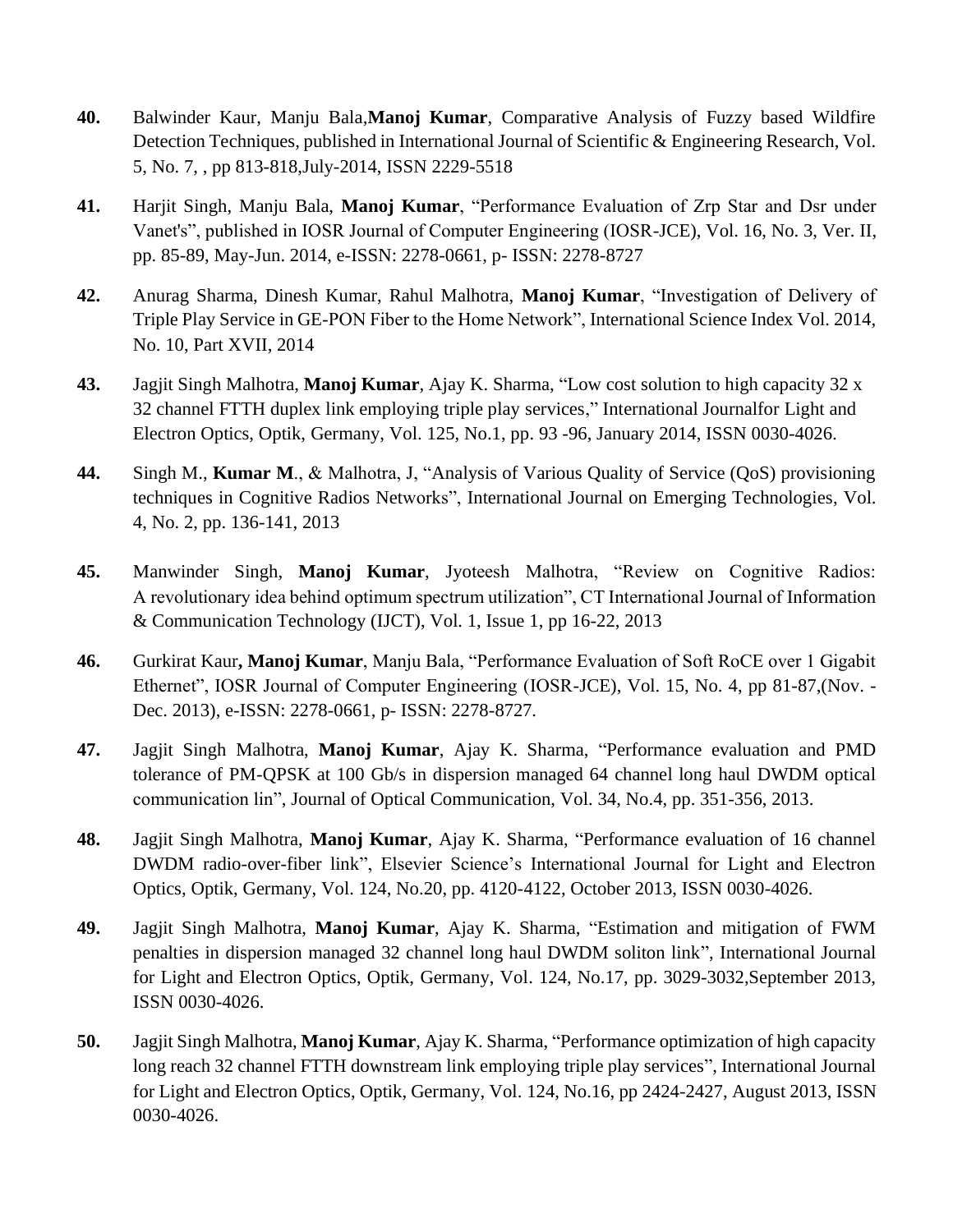- **51.** ParambirSingh, **Manoj Kumar**, Anurag Sharma, "Design and performance investigation of multi user OCDMA network", International Journal of Scientific & Engineering Research, Vol. 4, No. 7, July 2013. ISSN 2229-5518.
- **52.** Jagjit Singh Malhotra, **Manoj Kumar**, Ajay K. Sharma, Performance comparison of PSQPSK and PM-QPSK modulation schemes in high capacity long haul DWDM optical communication link. International Journal of Engineering Sciences, Vol.2, No. 5,pp. 154-15, May 2013
- **53.** Singh M., **Kumar M**., Malhotra J., "Review on Cognitive Radios: A revolutionary idea behind optimum spectrum utilization", CT International Journal of Information &Communication Technology (I2CT),Vol. 1, Issue 1, pp 16-22, 2013.
- **54.** Singh M., **Manoj Kumar**, Malhotra J., "Analysis of Various Quality of Service (QoS) provisioning techniques in Cognitive Radios Networks" published in International Journal on Emerging Technologies, Vol. 4, No. 2, pp. 136-141, 2013 ISSN: 0975-8364
- **55.** Manwinder Singh, **Manoj Kumar**, Jyooteesh Malhotra, "Research Gaps in Cognitive Radios Networks", International Journal of advanced and innovative research(IJAIR), Vol. 2,No. 2, pp 121- 125, Feb. 2013,ISSN: 2278-7844.
- **56.** Jagjit Singh Malhotra, **Manoj Kumar**, Ajay K. Sharma , "Performance enhancement of 32 channel long haul DWDM soliton link using electronic dispersion compensation", International Journal of Electronics Communication & Instrumentation Engineering Research and Development, Vol. 2, No. 4, pp. 11-16, Dec- 2012.
- **57.** VanitaKamra and **Manoj Kumar**, "Power penalty in multi tone radio-over fibre system employing direct and external modulation with optical amplifiers", International Journal for Light and Electron Optics, Optik, Germany, Vol. 122, No.1, pp. 44-48, January 2011, ISSN 0030-4026.
- **58.** Bindiya Jain, **Manoj Kumar**, "Simulative analysis of pre- and post-compensation using CRZ format in WDM optical transmission link", International Journal for Light and Electron Optics, Optik, Germany, Vol.121, No.21, pp. 1948-1954,November 2010, ISSN 0030-4026.
- **59.** Parvinder Singh Sandhu, **Manoj Kumar**, "Performance analysis of high data rate multiple users TR-UWB system using AWGN channel", International Journal of Information and Telecommunication Technology Vol. 1, No. 1, 2010, (ISSN: 0976-5972).
- **60.** Jagjit Singh Malhotra and **Manoj Kumar**, "Performance Analysis of NRZ, RZ, CRZ & CSRZ data formats in 10 Gb/s optical soliton transmission link under the impact of chirp and TOD", International Journal for Light and Electron Optics, Optik, Germany, Vol. 121, No.9, Pages 800- 807, May 2010,. doi:10.1016/j.ijleo.2008.08.010. ISSN 0030-4026.
- **61.** Neeru Malhotra and **Manoj Kumar**, "Investigations on PMD Induced Penalties in 40 Gbps Optical Transmission Link", International Journal for Light and Electron Optics, Optik, Germany, Vol. 121, No.3, pp. 217-306, February 2010,ISSN 0030-4026, doi:10.1016/j.ijleo.2008.07.007..
- **62. Manoj Kumar**, Ajay K Sharma and T S Kamal, "Performance Evaluation of Path-averaged Soliton Pulses in Loss-Managed 10 Gbps Soliton Transmission Link over a Long Haul", International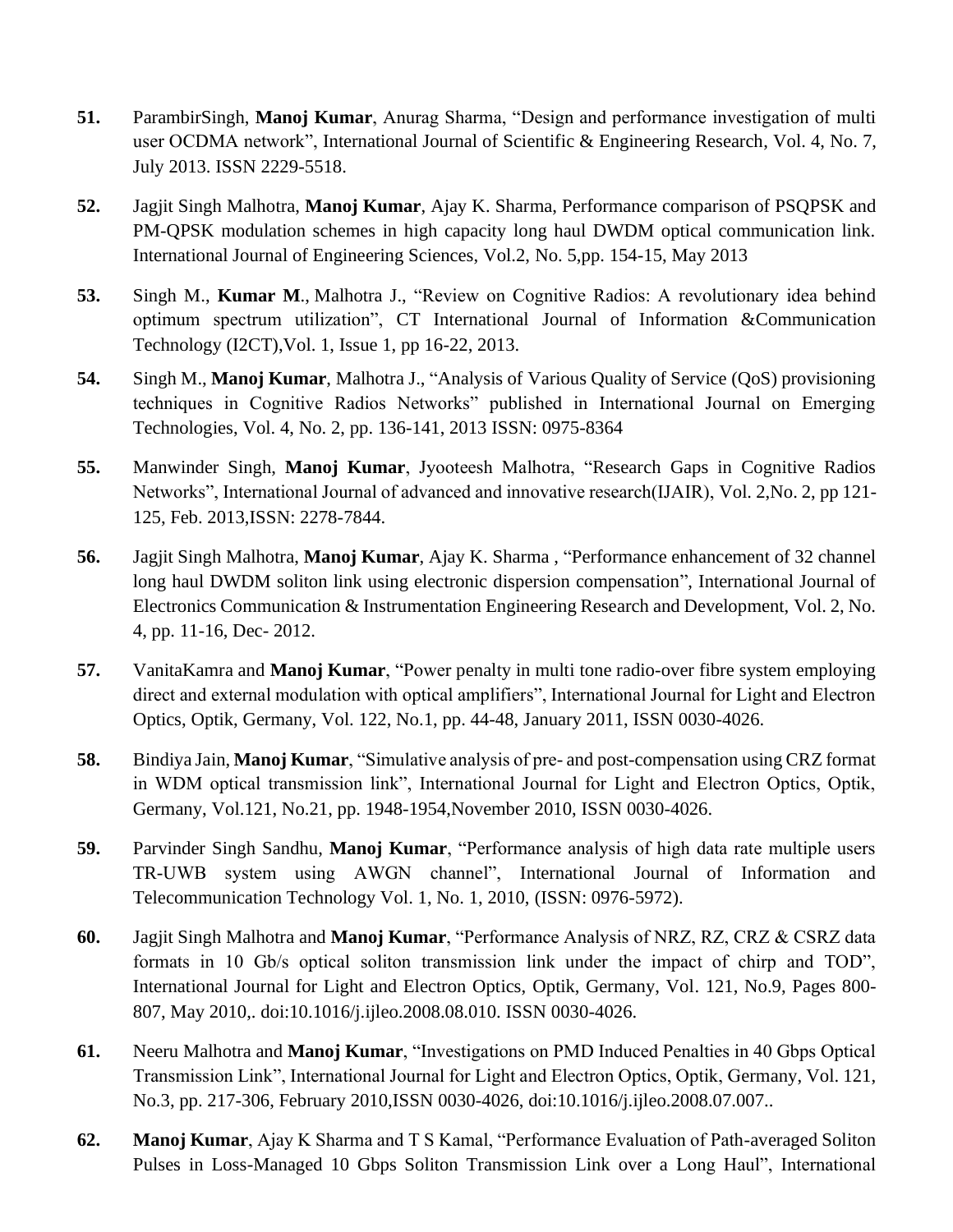Journal for Light and Electron Optics, Optik, Germany, Vol. 121, No.1, pp. 68-76, January 2010,. Tdoi:10.1016/j.ijleo.2008.05.017T. ISSN0030-4026.

- **63.** Manju Sharma, **Manoj Kumar** and Ajay K Sharma, "HTTP and FTP Statistics for Wireless and Wire-line Network with and without Load Balance Based on OPNET", International Journal of Information and Systems Sciences, Vol. 5, No. 1, pp 112-125, 2009, ISSN 1708-296X.
- **64. Manoj Kumar** and Ajay K Sharma, "Performance improvement by positioning DCF non symmetrically in a periodic amplified re-circulating loop for long-haul optical soliton transmission link", International Journal for Light and Electron Optics, Optik, Germany, Vol. 120, No. 14, pp. 710-714, September 2009,ISSN 0030-4026. doi:10.1016/j.ijleo.2008.02.022..
- **65. Manoj Kumar**, Ajay K Sharma, T S Kamal and Jagjit Singh Malhotra, "Comparative Investigation and Suitability of Various Data Formats for 10 Gbps Optical Soliton Transmission Links at Varied Chirp", International Journal for Light and Electron Optics, Optik, Germany, Vol. 120, No. 7, pp. 330-336, March 2009, ISSN 0030-4026, doi:10.1016/j.ijleo.2007.09.008.
- **66. Manoj Kumar**, Ajay K Sharma and T S Kamal, "Simulative demonstration of soliton pulsestability over nonlinear regime in birefringent optical fiber".InternationalJournal for Light and Electron Optics, Optik, Germany, Vol. 120, No. 2, Pages 93-96, January 2009, ISSN 0030-4026. doi:10.1016/j.ijleo.2007.07.003.
- **67. Manoj Kumar**, Ajay K Sharma and T S Kamal, "Significance of Pre-chirping on Long-haulPath-Averaged Soliton Impulse in Re-Circulating Loop at 10 & 20 Gb/s with TOD". International Journal for Light and Electron Optics, Optik, Germany, Vol. 120, No. 3, pp. 106-114,January 2009, ISSN 0030-4026, doi:10.1016/j.ijleo.2007.06.015.
- **68.** Manjit Singh, Ajay K Sharma, R. S. Kaler and **Manoj Kumar**, "Timing jitter dependence on data format for ideal dispersion compensated 10 Gbps optical communication systems", International Journal for Light and Electron Optics, Optik, Germany, Vol. 119, No. 7, pp. 309-314, May 19, 2008. ISSN0030-4026, doi:10.1016/j.ijleo.2007.01.007.
- **69. Manoj Kumar**, Ajay K Sharma and T. S. Kamal, "10 Gbps Optical Soliton Transmission Link using SOA In-Line Amplifier on Standard SMF at 1.3mm", International Journal for Light and Electron Optics, Optik, Germany, Vol. 118, pp 34-37, 8 January 2007. ISSN 0030- 4026doi:10.1016/j.ijleo.2006.01.008.

# **National:**

- **1.** Manwinder Singh, **Manoj Kumar**, Jyooteesh Malhotra, "Review on Cognitive Radios: Arevolutionary idea behind optimum spectrum utilization", CT International Journal of Information & Communication Technology (I2CT) Vol. 1, Issue 1, 2013, pp 16-22. ISSN (Online): 2321:7316
- **2.** Harpreet Kaur, **Manoj Kumar**, Ajay K. Sharma and Harjit P. Singh, "Performance Analysis of DWT Based OFDM System using SRRC Filter in Mobile WiMax over Fading Environment,"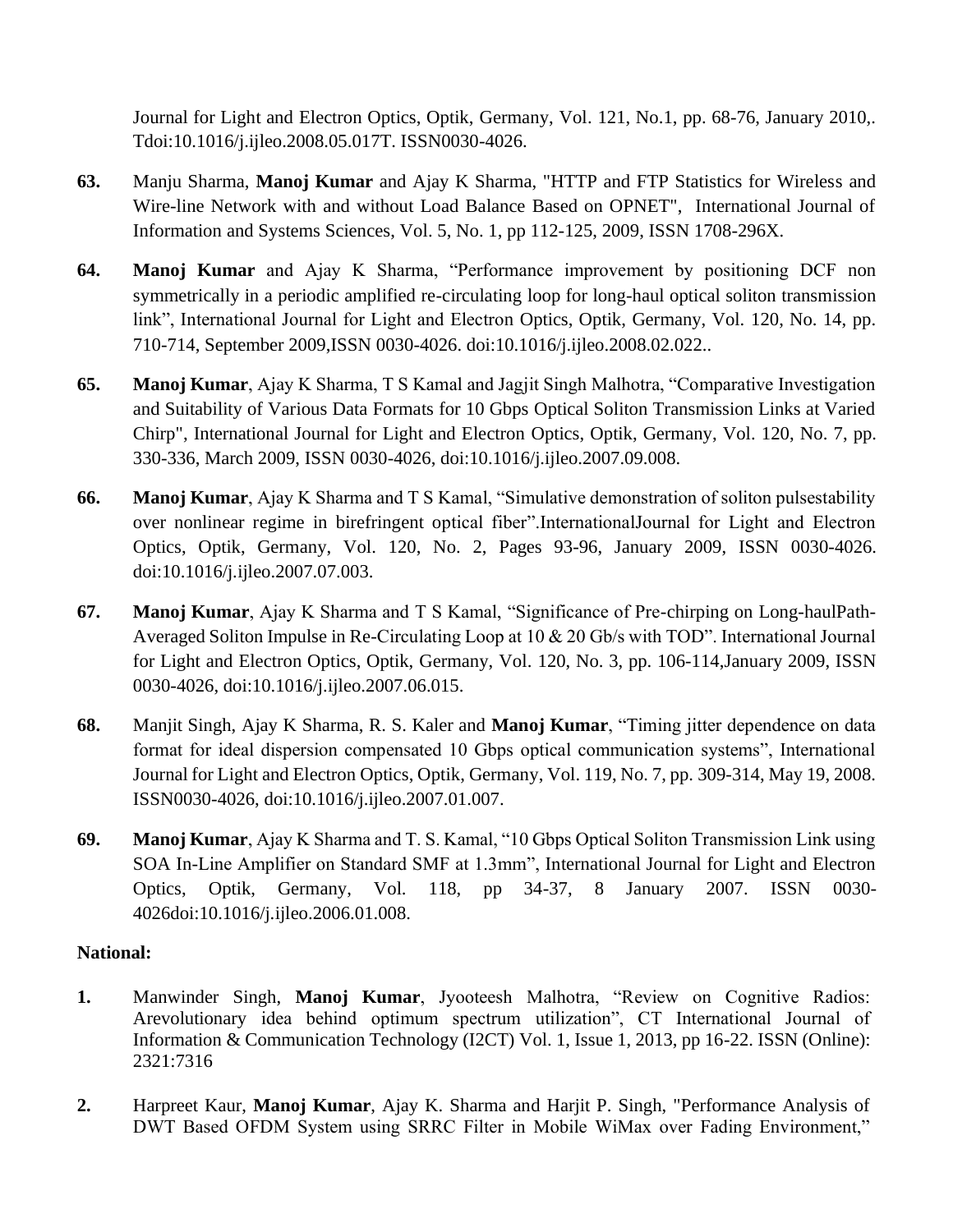Journal of Communication Engineering & Systems, Vol 7, No. 1,2017. ISSN: 2321–5151(STM Publication).

- **3.** Manwinder Singh, **Manoj Kuma**r, JyooteeshMalhotra,"Research Gaps in Cognitive RadiosNetworks", International Journal of advanced and innovative research.(IJAIR), Vol. 2,No. 2, pp121-125, Feb. 2013. ISSN: 2278-7844.
- **4.** Kiran Ahuja, **Manoj Kumar**, "Significance of empirical and physical propagation models to calculate the excess path loss", Journal of Engineering Research and Studies, Vol. 2, No. 2, pp. 1- 6, April-June 2011. ISSN 0976-7916.
- **5.** Navneet Gill, **Manoj Kumar,** Manju Sharma, "Comparative Investigations on Response of E- mail, HTTP,FTP, Remote Login for Hybrid and IPv6 Networks", Journal of Computer Science and Applications, Vol. 2, No. 1, pp. 31-40 , 2010
- **6.** Sandeep Kath, **Manoj Kumar**, Ajay Sharma, "CDN DNS An Efficient DNS Request Routing Technique in Content Delivery Networks", Published in Journal on Advances in Computational Sciences and Technology, Vol. 3, No. 2, pp. 147–154, 2010. ISSN 0973-6107.
- **7.** Kiran Ahuja, **Manoj Kumar**,"Link budget optimization of propagation models at 900/1800MHz", The Icfai Journal of Electrical and Electronics Engineering, Vol.3, No.1,pp 25-37, January 2010. ISSN No. 0974-17014.
- **8.** Bindiya Jain, **Manoj Kumar**, Performance improvement with dispersion compensation in conjunction with pre-chirping using RZ format in WDM optical transmission link, Journal of Punjab Academy of Sciences, Vol. 4, No. 1&2, pp. 23-27, 2007.
- **9.** Neeru Malhotra, **Manoj Kumar**, "Illustrative Investigations on PMD Induced Penalties in 80Gbps Optical Transmission Link", The Icfai Journal of Electrical and Electronics Engineering, Vol.1, No.3, pp. 30-42, 2008. ISSN No. 0974-17014.
- **10. Manoj Kumar**, Ajay K Sharma and T S Kamal, "Long-haul Dispersion Managed Soliton Transmission Link Over a Fiber Length of 18000 km with Loss and Periodic Amplification", The Icfai Journal of Electrical and Electronics Engineering Vol.1, No.4, pp. 33-38, 2008. ISSN No. 0974-17014.
- **11. Manoj Kumar**, Ajay K Sharma, T S Kamal and Moin Uddin, "Demonstration of Robustness of Path-Averaged Soliton Pulses in Loss-Managed Soliton Transmission Link over a Long Haul with10-Gb/s Modulated Signal", Invertis Journal of Science & Technology, Vol. 1, No. 1, pp 55-60, 2007. ISSN 0973-8940.
- **12.** Ajay K Sharma, **Manoj Kumar** and T S Kamal, "Investigations on 24,500 km Long-haul Path-Averaged Soliton Transmission Link at 10 & 20 Gbit/s with Higher order Dispersion at Varied Chirp", International Journal of physical sciences, Ultra Science Vol. 19 (1) M, pp 211-216,2007. ISSN 0970-9150.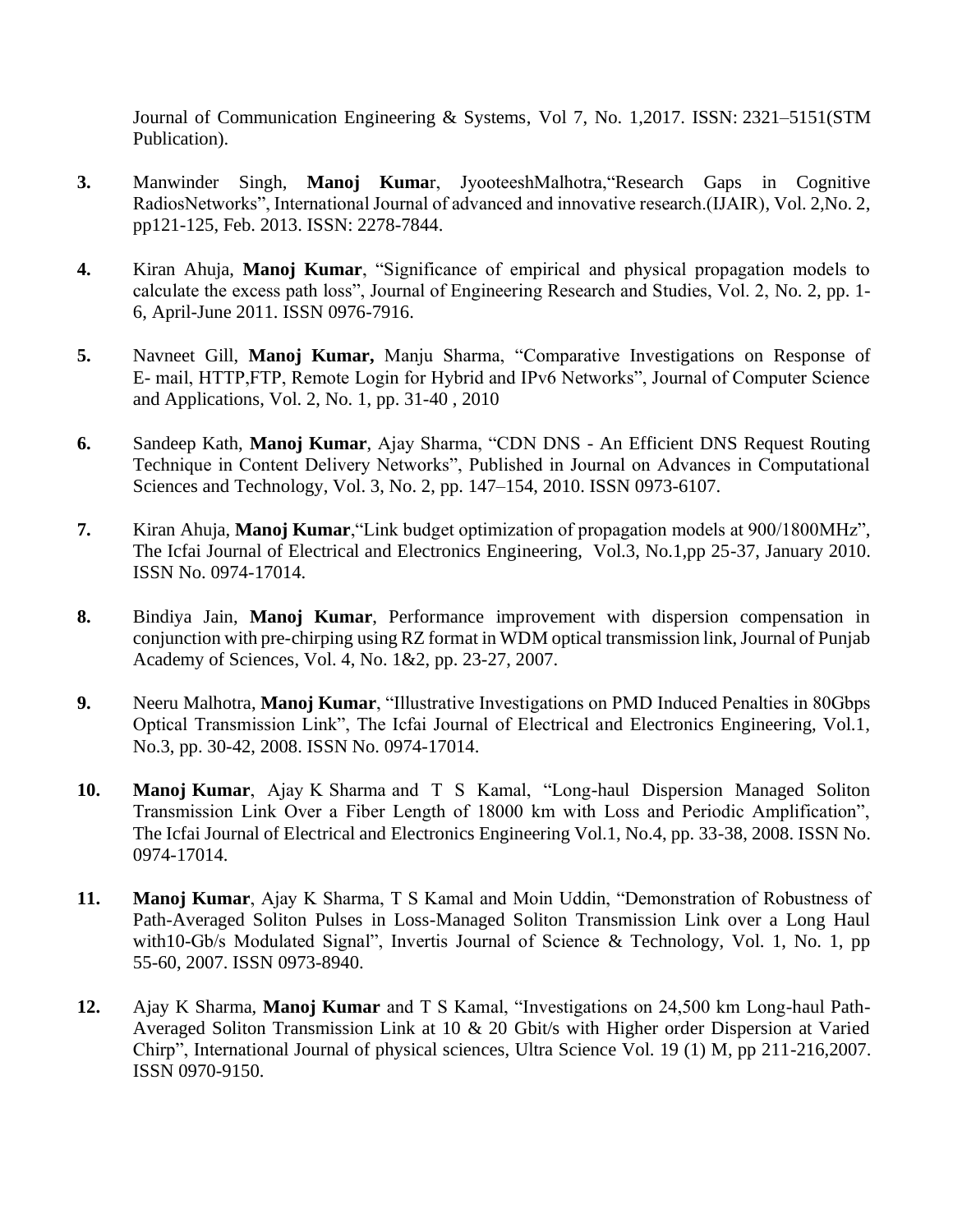# **Conference Proceedings: International Conference:**

- **1.** Varsha, Manju Bala, **Manoj Kumar**, "Comparative analysis of TABU search and genetic algorithm in wireless sensor network", International Conference on Emerging trends and innovations in Social Sciences, Engineering, Management, Agriculture and Medical sciences held on 26<sup>th</sup> April, 2019 by universal group of institute jointly with Globally multidisciplinary researchand education association, Vol. 6, No. 2, pp. 71-78, ISSN: 2394-7780
- **2.** V. Dhiman, Himakshi, A. Kaur, and **Manoj Kumar**, "Pragmatic approach to conquer security perturbation in cloud computing using level classification," in 2<sup>nd</sup>International Conference for Convergence in Technology, I2CT 2017, Vol. 2017-Janua, doi: 10.1109/I2CT.2017.8226119.
- **3.** Manisha Bharti, Ajay K Sharma and **Manoj Kumar**, "Effect and Suppression of Noise in 2D PC/OOC Scheme for Optical CDMA System", Published as Lecture Notes in Electrical Engineering, Proceedings of ICSNCS-2016, Springer, pp: 261-268, Vol. 395, 2016.
- **4.** Manisha Bharti, **Manoj Kumar**, Ajay K. Sharma, "Design and Analysis of OCDMA System using W/T Codes at Different Bit Rates," International Conference on Communication, Information & Computing Technology (ICCICT), Mumbai, India. Jan. 16-17, 2015.
- **5.** Manisha Bharti, **Manoj Kumar**, Ajay K. Sharma, "Comparative Analysis of FBGs as Encoders for Optical CDMA Systems", IEEE International Conference on Signal Processing and Communication (ICSC), Noida, India. March 16-18, 2015, doi: 10.1109/ICSP Com.2015.7150627
- **6.** Narpat Singh, **Manoj Kumar**, Manju Bala, "To minimize the error rate in face recognition System using DWT & LDA" ISRO & PTU sponsored International Multi Track Conference on Sciences, Engineering and Technical Innovations(IMTC 15) at CT Group of Institutions on May 22& 23, 2015.
- **7.** Gurminder Kaur, **Manoj Kumar**, Manju Bala, "Highway propagation modeling using DYMO, FSR & GSR under VANETS," ISRO & PTU sponsored International Multi Track Conference on Sciences, Engineering and Technical Innovations(IMTC15) at CT Group of Institutions on May 22 & 23, 2015, pp 270-272.
- **8.** Priya, **Manoj Kumar**, Harjit Pal Singh, "Data Aggregation Schemes for wireless sensor Networks," ISRO & PTU sponsored International Multi Track Conference on Sciences, Engineering and Technical Innovations(IMTC15) at CT Group of Institutions on May 22 &23,015, pp 307-311.
- **9.** Harjit Singh, **Manoj Kumar**, Manju Bala, "Performance evaluation of STAR ZRP, POVRP based on VANETs", DST & PTU sponsored International Multi Track Conference on Sciences, Engineering and Technical Innovations (IMTC14) at CT Group of Institutions on June 2 & 3,2014, pp 52-55.
- **10.** Prabhpreet Kaur Bhatia, Vineet Anand, Anurag Sharma, **Manoj Kumar**, "Analysis and Augmentation of IMD in Multi tone Analog CATV Transmission system", DST & PTU sponsored International Multi Track Conference on Sciences, Engineering and Technical Innovations (IMTC14) at CT Group of Institutions on June  $2 \& 3$ , 2014, pp 151-155.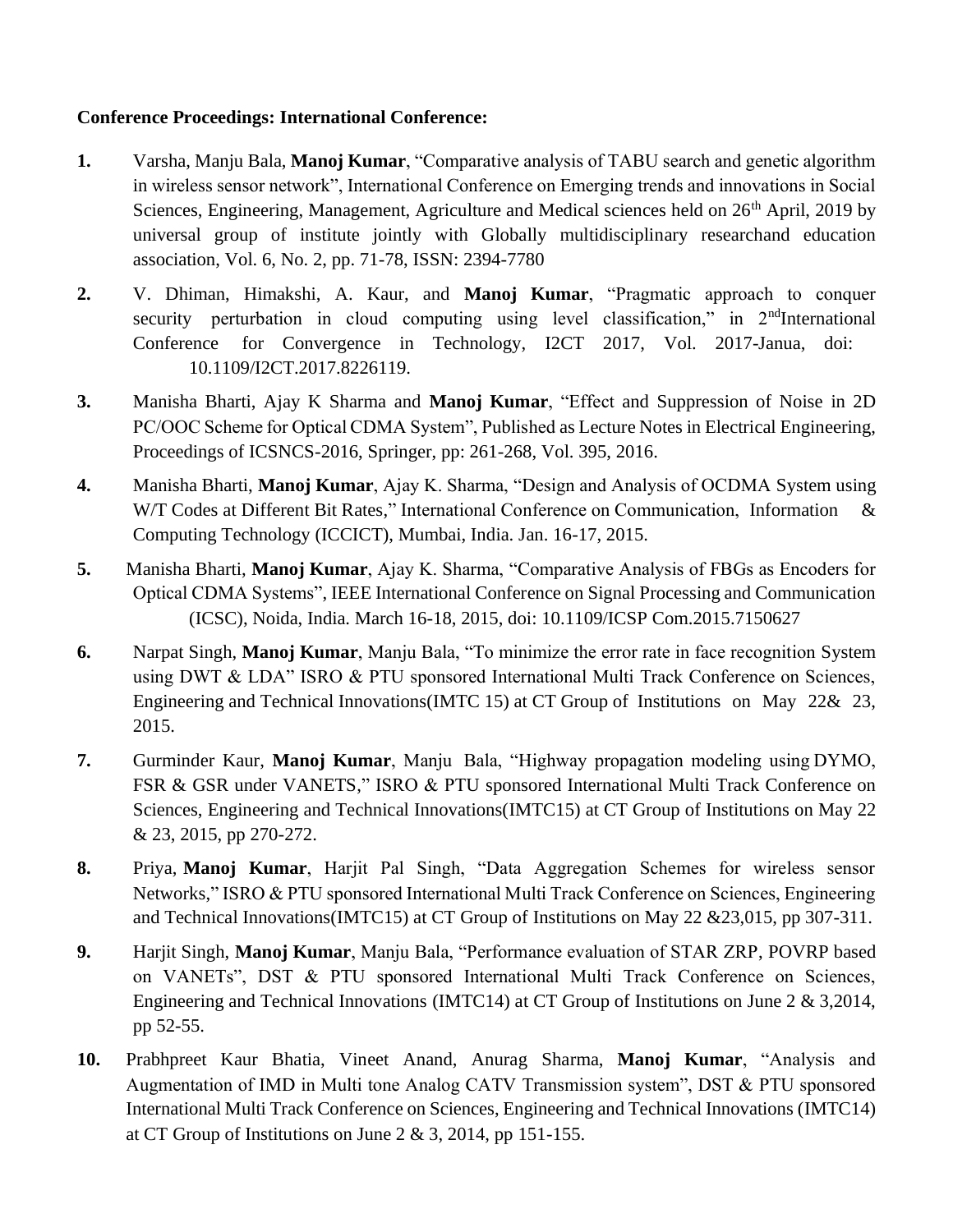- **11.** Balwinder Kaur, **Manoj Kumar**, Manju Bala, "Wildfire Detection System Technique: A Survey", DST & PTU sponsored International Multi Track Conference on Sciences, Engineering and Technical Innovations (IMTC14) at CT Group of Institutions on June 2 & 3, 2014, pp 528 -531.
- **12.** Manisha Bharti, Ajay K. Sharma, **Manoj Kumar**, "Simulative Analysis of 2-Code Keying Approach using Walsh Hadamard codes to Enhance Security and Reduce Dispersion in OCDMA System", International Conference on Data Mining and Intelligent Computing (ICDMIC) 2014, doi:10.1109/icdmic.2014.6954260
- **13.** Singh M., **Manoj Kumar,** Malhotra J., "MAC layer protocol & Dynamic access Design using Hybrid CSMA-CA" in International conference on emerging technologies in Electronics Technology GNDU Amritsar (India) from 20-22 Dec 2013 , pp.285-289, ISBN -978-93-82880-92-9.
- **14.** Singh M., **Manoj Kumar**, Malhotra J., "Review On Cognitive Radios: A Revolutionary Idea Behind Optimum Spectrum Utilization" published in Proceedings of National Conference on Recent Trends in Information & Communication Technologies in Association with PTU (RTICT- 2013) pp-207-14., Feb 22-23,2013.
- **15.** Rishi Singh, **Manoj Kumar**, "Trade-off between fiber dispersion & effective length v/s FWM Penalties in WDM Networks", 6<sup>th</sup>IEEE International Symposium on High Capacity Optical Networks and Enabling Technologies (HONET), held on 28-30 December, 2009,pp 236-239, at Alexandria, Egypt, doi: 10.1109/HONET.2009.5423065
- **16.** Kamaljit Singh and **Manoj Kumar**, "Simulative analysis of operating conditions for Raman Amplifier in a hybrid amplification system", 8<sup>th</sup> IASTED International conference on wireless and optical communications, May 26-28, 2008, Quebec, Canada.
- **17.** Kamaljit Singh, **Manoj Kumar**, "RIN evaluation for optimum performance of optical transmission system with dispersion compensation", International computer Science and Technology conference ICSTC 2008), April 1-3, 2008,San Diego California, USA.
- **18.** Kamaljit Singh, **Manoj Kumar**, "Simulative Analysis of operating conditions for Flat amplitude Multi wavelength Brillouin-Raman comb fiber laser", International Computer Science and Technology conference ICSTC 2008, April 1-3, 2008, San Diego, California, USA.
- **19.** Gaurav Sethi and **Manoj Kumar**, "Performance analysis of AODV and DSR in MANET- A simulative study", International computer Science and Technology conference, ICSTC 2008, April 1-3, 2008, San Diego, California, USA.
- **20.** Gaurav Sethi and **Manoj Kumar**, "Performance analysis of AODV, DSR and TORA in mobile ad hoc network – a simulative study", International technology, education and development conference INTED 2008, 3rd – 5th March 2008, Valencia, Spain.
- **21.** Gaurav Sethi and **Manoj Kumar**, "Simulation and comparison of communication protocols in ad hoc networks "Paper ID Number: 575- 778, International Conference, WSEAS 2008- 09, February, 18-22, 2008, University of Cambridge, UK.
- **22.** Vasudha, Ajay K Sharma and **Manoj Kumar**, "Investigations on Routing Protocols for Inbound/Outbound Traffic" Accepted for publication in The Fifth International Conference on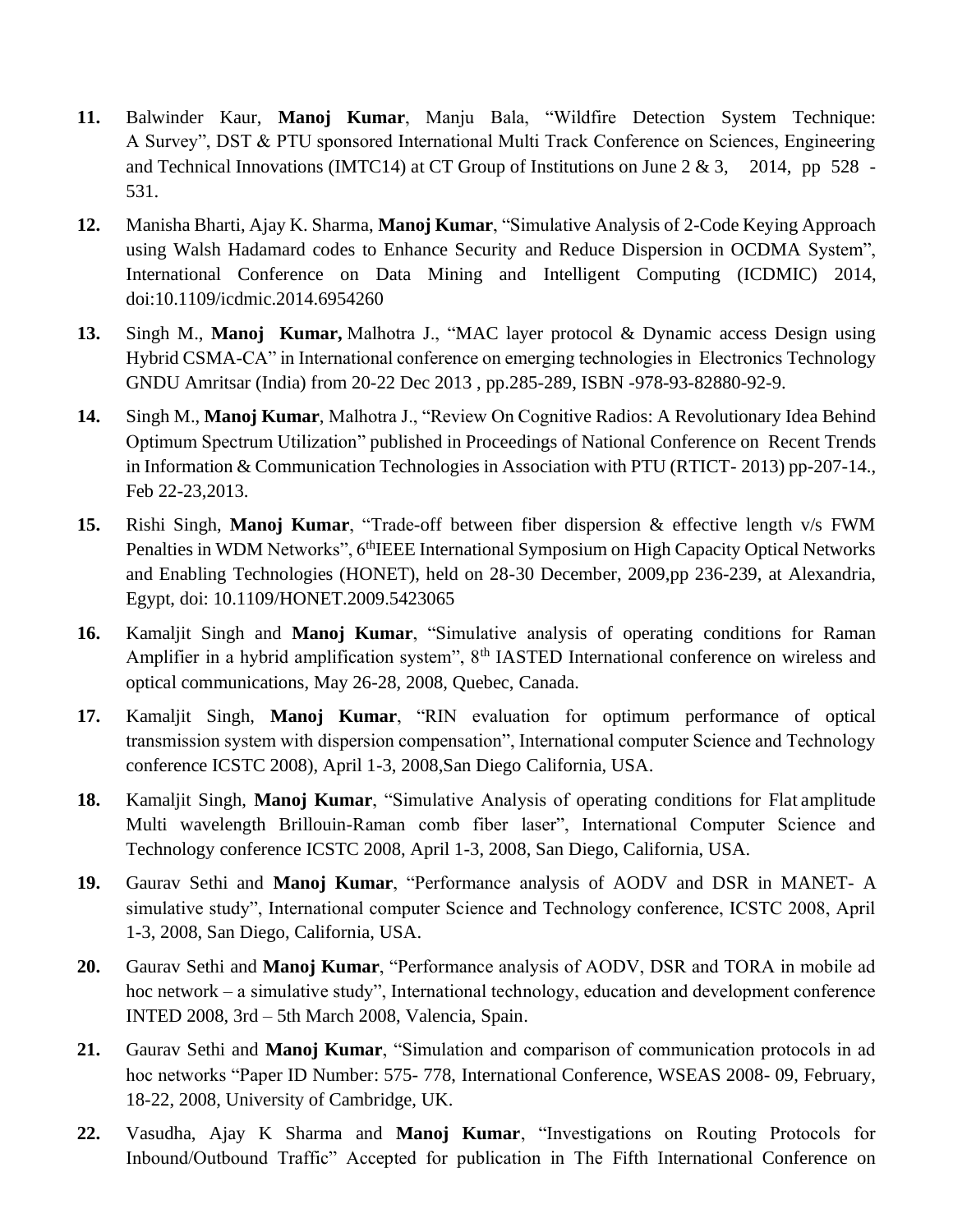Computer Tsecurity, ICCNS-2008, Paper ID: CP21,September 26-28, 2008 at Vishwakarma Institute of Technology, Pune, India.

- **23.** Vasudha, Ajay K Sharma and **Manoj Kumar**, "Performance Evaluation of E-mail, FTP and Database Traffic for RIPv2 with EIGRP", IEEE Sponsored Ninth ACIS International Conference on Software Engineering, Artificial Intelligence, Networking and Parallel/Distributed Computing T(SNPD2008) August 6-8, 2008 at Phuket, Thailand.
- **24.** Gaurav Sethi and **Manoj Kumar**, "Simulative analysis of routing protocols in mobile adhoc networks", IEEE sponsored International conference- "4th International Symposium on High Capacity Optical Networks and Enabling Technologies" HONET-2007, November 18 - 20, 2007, Dubai.
- **25.** Manju Sharma and **Manoj Kumar**, "Comparative Investigation on the Media access Delay in Wireless LAN for a Switched and Routed Network based on OPNET", IEEE sponsored International conference- "4th International Symposium on High Capacity Optical Networks and Enabling Technologies" HONET-2007, November 18 - 20, 2007, Dubai.
- **26.** Sudhir Sharma &**Manoj Kumar**, "Impact of Harmonics in Electrical Distribution Systems", International Conference on Energy & Environmental Technologies for Sustainable Development, Paper Code: TP-209, NIT, Jaipur, October 8-10, 2003.

### **National Conferences:**

- **1.** Rishi Singh and **Manoj Kumar**, "Performance Evaluation of Modulation Data Formats in Standard Single Mode and Dispersion Shifted Fibers" 13th Punjab Science Congress, Punjab University, Chandigarh. Feb, 7-9, 2010.
- **2.** Sheetal Nave and **Manoj Kumar**, "Understanding the Radio Revolution", published in the proceedings of the National Conference on Optical and Wireless Communication (NCOW-2008) ,Organized by Department of Electronics & Communication Engineering, DAV Institute of Engineering & Technology, Jalandhar from November 27–28, 2008.
- **3.** Manju Sharma and **Manoj Kumar**, "HTTP and FTP Statistics for Wireless and Wire-Line Network with and without Redundancy Based on OPNET", published in the proceedings of the National Conference on Optical and Wireless Communication (NCOW- 2008),organized by Department of Electronics & Communication Engineering, DAV Institute of Engineering & Technology, Jalandhar from November 27–28, 2008.
- **4.** Vanita Kamra and **ManojKumar**, "Performance Analysis of Single Tone Radio-Over-Fibre System Set-Ups using Different Combinations of Laser Modulation & Optical Pre amplifiers", published in the proceedings of the National Conference on Optical and Wireless Communication (NCOW-2008),Organized by Department of Electronics & Communication Engineering, DAV Institute of Engineering &Technology, Jalandhar from November 27–28,2008.
- **5.** Harsimran Jit Kaur and **ManojKumar**, "Performance Evaluation of Digital Modulation Techniqueson Radio Over Fiber for 3G and Beyond", published in the proceedings of the National Conference on Optical and Wireless Communication (NCOW- 2008), Organized by Department of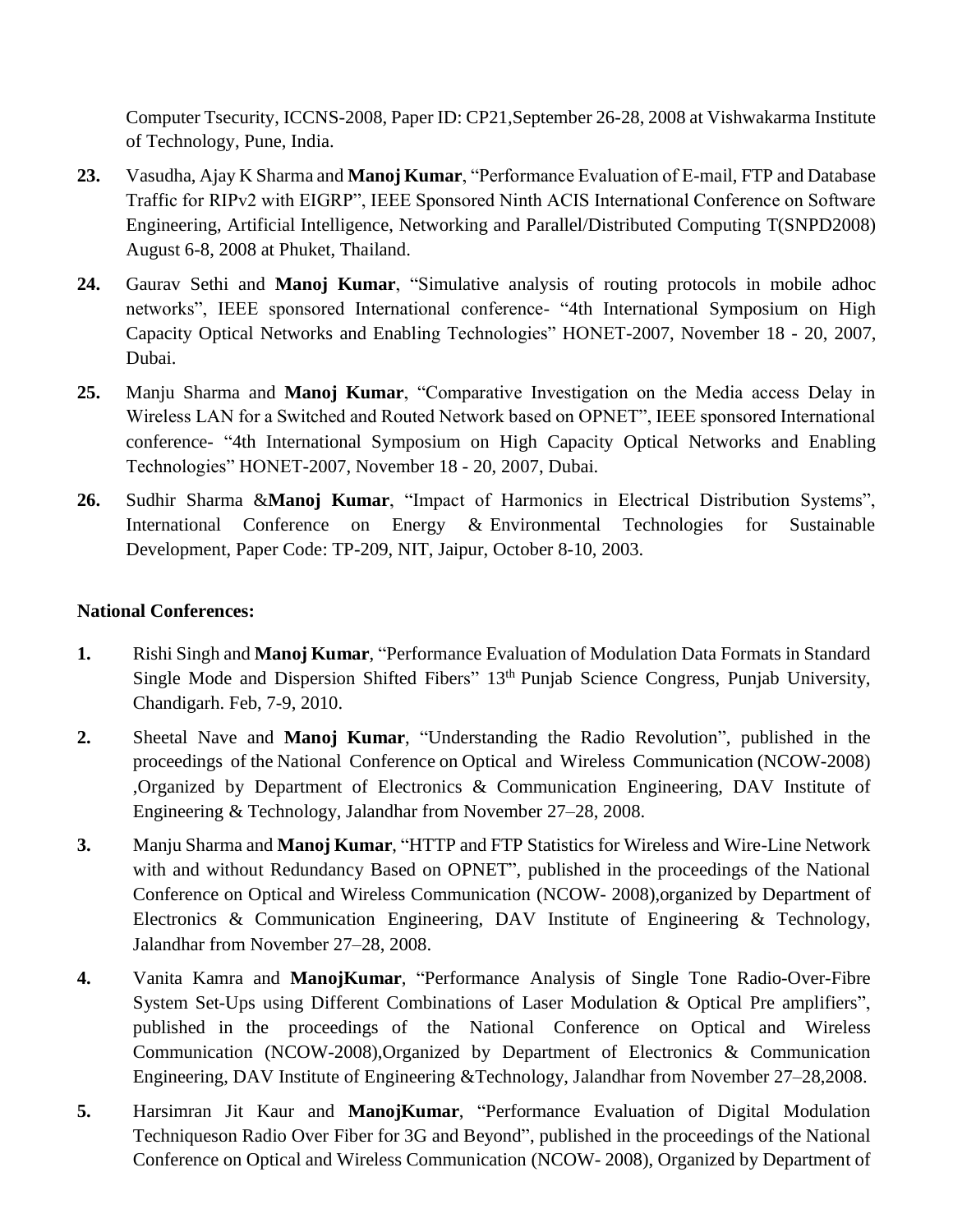Electronics & Communication Engineering, DAV Institute of Engineering & Technology, Jalandhar from November 27–28, 2008.

- **6.** Harpreet Kaur, Neeru Malhotra and **Manoj Kumar**, "FTTH using PON-An Emerging Broadband Network", published in the proceedings of the National Conference on Optical and Wireless Communication (NCOW-2008), Organized by Department of Electronics & Communication Engineering, DAV Institute of Engineering &Technology, Jalandhar from November 27–28, 2008.
- **7.** BindiyaJain and **Manoj Kumar**, "Performance Evaluation of NRZ, RZ, CSRZ, CRZ Modulation Formats in UltraLong Haul WDM System", published in the proceedings of the National Conference on Optical and Wireless Communication (NCOW- 2008), Organized by Department of Electronics & Communication Engineering, DAV Institute of Engineering & Technology, Jalandhar from November27–28, 2008.
- **8.** Harpreet Kaur, Neeru Malhotra, **Manoj Kumar** and Aarti Kochher, "Performance Analysis of FTTHBPON System with Triple Play", published in the proceedings of the National Conference on Optical and Wireless Communication (NCOW- 2008), Organized by Department of Electronics & Communication Engineering, DAV Institute of Engineering& Technology, Jalandhar from November 27–28, 2008.
- **9.** Manju Sharma and **Manoj Kumar**,"Comparative Investigation on Through put and Client Response Time for a Switchedand Routed Wireless LAN based on OPNET" presented and published in National conference on Emerging Technologies in Computing and Communication, ETCC-2007, pp 436-440, held at NIT HamirpurduringJuly27-28, 2007.
- **10.** Jagjit Singh, **Manoj Kumar, "**Comparative study of data formats for high bitrate Light wave transmission systems,"  $10<sup>th</sup>$  Punjab Science Congress, DAV Institute of Engg. &Technology, Jalandhar, February, 7-9, 2007.
- **11.** Kamaljit Singh, **Manoj Kumar, "**Studies on the impact of RI Non the performance of optical transmission,"10<sup>th</sup> Punjab Science Congress, DAV Institute of Engg. & Technology, Jalandhar, February, 7-9, 2007.
- **12.** Manju Sharma and **Manoj Kumar,** "Radio-over-Fiber for Cellular Systems: Benefits &Future Trends", National Conference on "Electronic Circuits & Communication Systems (ECCS-06)", pp317-323, February 9-10, 2006.
- **13. Manoj Kumar** & Ajay K Sharma, "Recent Progress in Dispersion Managed Soliton Transmission Technologies", IDSS-BC-2003.
- **14.** Sudhir Sharma & **Manoj Kumar,** "Effects of Harmonics on Power Quality" in National Conference on Power Systems & Energy Management at IET Bhaddal, 23<sup>rd</sup> May, 2003.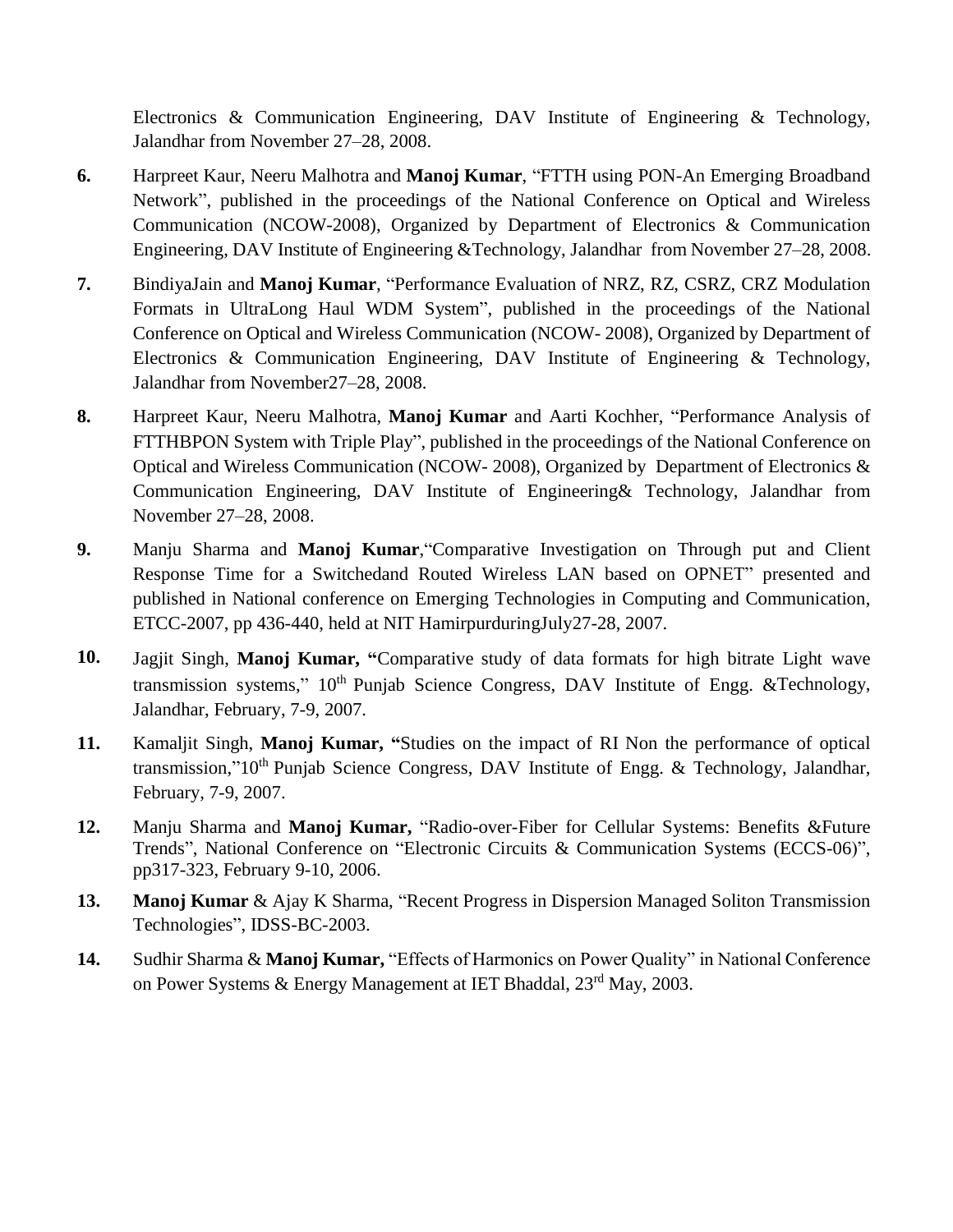#### **b. Text Books Authored/ Co-Authored : 08**

- **1.** Manoj Kumar, "Principles of Communication Engineering", M/s. Satya prakashan, New Delhi. ISBN 81-7684-445-4
- **2.** Dr. Ajay Sharma & Manoj Kumar, "Communication Systems-I", M/s. Satya Prakashan, New Delhi. ISBN 81-7684-099-8
- **3.** Manoj Kumar, "Troubleshooting & Maintenance of Electronics Equipment",7M/s. Satya Prakashan, New Delhi. ISBN 81-7684-387-3
- **4.** Manoj Kumar, "Electronic Components & Materials", M/s. Satya Prakashan, New Delhi. ISBN81- 7684-148-X
- **5.** K.D. Prasad & Manoj Kumar, "Electronic Devices & Circuits –I", M/s. Satya Prakashan, New Delhi. ISBN 81-7684-173-3
- **6.** Manoj Kumar, "Applied Power Electronics", M/s. Satya Prakashan, New Delhi. ISBN 81-7684-080- 7
- **7.** Manoj Kumar, Sudhir Sharma &Jagjit Singh Malhotra, "Basic Electrical & Electronics Engineering", M/s Jaico publishers, Bombay. ISBN 81-7992-360-6
- **8.** Manoj Kumar & Manisha, "Analog Communication Systems", M/s. Satya Prakashan, New Delhi. ISBN 81-7684-431-4

### **c. Text Books Reviewed: 05**

- **1.** Taub & Scheling, "Principles of Communication Systems," Tata McGraw Hill. (International Edition)
- **2.** K.N. Bhat, M.K. Achuthan "Fundamentals of Semiconductor Devices", Tata McGraw Hill.
- **3.** Ravish R Singh, "Electrical Networks", Tata McGraw Hill.
- **4.** Salivahanan, Vallavaraj & Gananpriya "Digital Signal Processing", Tata McGraw Hill.
- **5.** A. Bruce Carlson & Paul B. Crilly, "Communication Systems-An Introduction to Signals andNoise in Electrical Communication" 5th Edition. Tata Mc-Graw Hill.

# **d. MoUs /Centre of Excellence established:**

- **1.** MoU with Texas Instruments for having established two labs at the institute viz. EmbeddedSystems Lab and Analog Electronics Lab(s).
- **2.** Siemens Centre of Excellence & Authorised Training Center (ATC) for imparting training on Solid Edge at CT Group of Institutions.
- **3.** Oracle Academy at DAVIET Jalandhar.
- **4.** Established IBM Centre of Excellence at CT Group of Institutions.
- **5.** Established Centre of Excellence with M/s Sofcon India Pvt. Ltd. on Industrial Automation & Embedded Systems at DAVIET.
- **6.** Signed MoU with Texas Instruments for having established(donation) Analog Electronics Lab at DAVIET, Jalandhar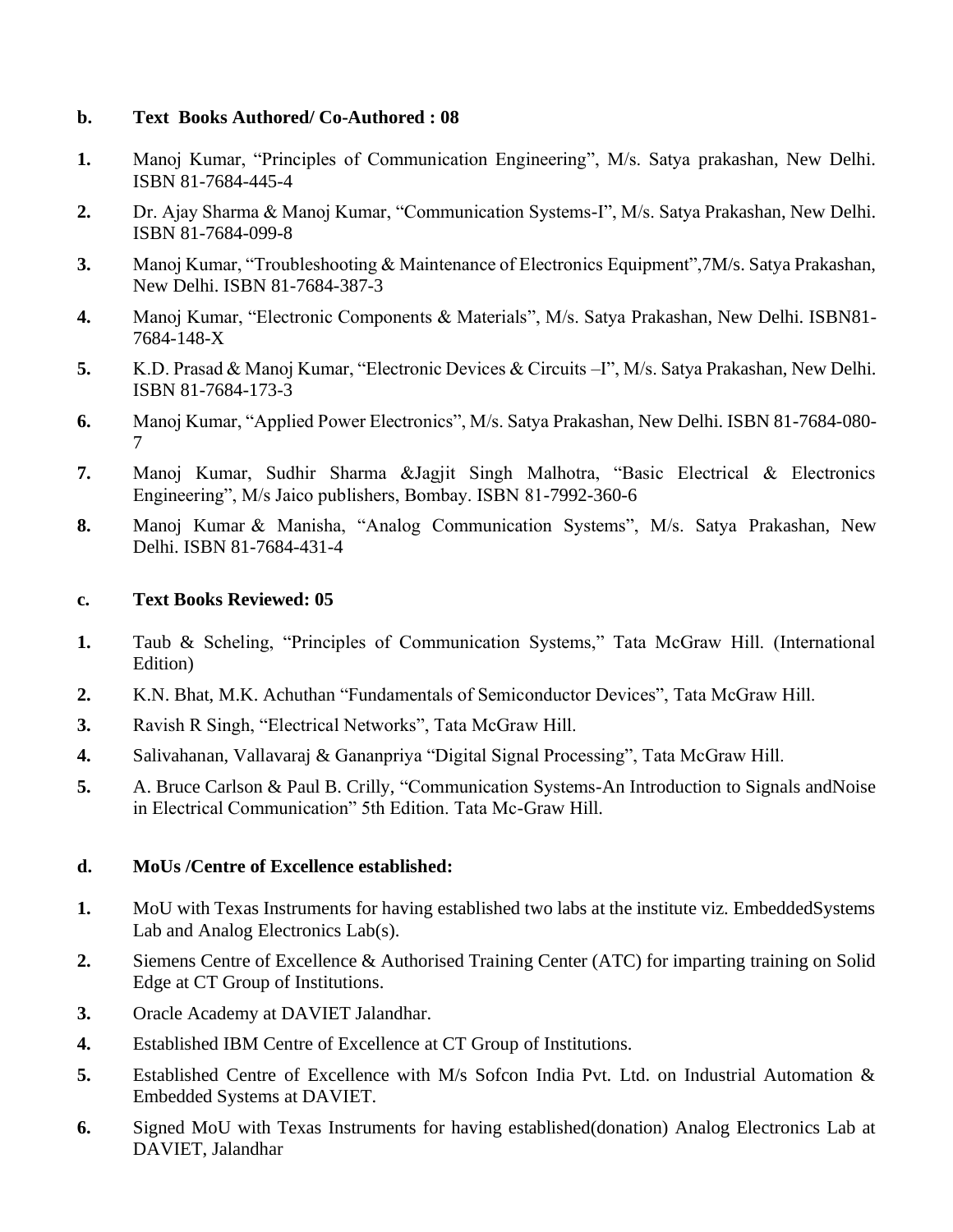- **7.** MoU with M/s Sedulity Solutions & Technologies (SEDULITY), New Delhi to establish "Centre of Excellence in Cyber Security & Cyber Forensics" to organize various Research & Development and Training programs based on latest and emerging technologies for Students, Faculties, Law-Enforcement Agencies, Corporate Professionals, and Research Scholars.
- **8.** MoU with Lahti University of Applied Sciences, Finland at CT Group of Institutions.
- **9.** MoU with University of Sri Jayewardenepura, Sri Lanka at CT Group of Institutions.
- **10.** MoU with University of Ontario Institute of Technology, Oshawa (Canada), NIT Delhi, NIT, Hamirpur, NIT Jalandharfor Collaborative research project, co- sponsored and jointly organized seminars, conferences and workshops at DAVIET, Jalandhar.

### **e. Workshop/Conferences/FDP/STTP/Seminars organized:**

- **1.** Organized International Interdisciplinary Conference on Engineering Science and Management jointly by DAVIET, Jalandhar, Biju Patnaik University of Technology, Odhisa and IRP on Dec. 17 & 18,016 at The Crown Goa.
- **2.** Conference Chair and Moderated Panel discussions on :Leveraging Technology for Smart & Digital India" in3<sup>rd</sup> DAV National Congress on Science, Technology, Engineering, Humanities & Management (STEHM-2016) titled ["Transforming India into a Knowledge Economy" on May 20-](http://www.ctgroup.in/mainFile.php?max=MTIzNA==/653556511&tab=Y29tbW9ucGFuZWw=) [21, 2016 at DAV Institute of Engg. & Technology, Jalandhar.](http://www.ctgroup.in/mainFile.php?max=MTIzNA==/653556511&tab=Y29tbW9ucGFuZWw=)
- **3.** Organized [one week Faculty Development Program on "Make in India-Role of IT Services" from](http://www.ctgroup.in/mainFile.php?max=MTIzNA==/653556511&tab=Y29tbW9ucGFuZWw=)  [June 22-2](http://www.ctgroup.in/mainFile.php?max=MTIzNA==/653556511&tab=Y29tbW9ucGFuZWw=)8, 2015 organized at CT Institute of [Engineering Management Technology,](http://www.ctgroup.in/mainFile.php?max=MTIzNA==/653556511&tab=Y29tbW9ucGFuZWw=) Shahpur, [Jalandhar.](http://www.ctgroup.in/mainFile.php?max=MTIzNA==/653556511&tab=Y29tbW9ucGFuZWw=)
- **4.** Conference Chair, ISRO & PTU sponsored International Multi Track Conference on Sciences, Engineering and Technical Innovations (imtc15) at CT Group of Institutions on May 22 & 23,2015.
- **5.** Moderator & Panelist in Panel Discussion Session on"Make in India- A Call for Initiatives" during International Multi Track Conference on Sciences, Engineering and Technical Innovations (IMTC 15) at CT Group of Institutions on May 22, 2015.
- **6.** Organized National Student Symposium, "Managing Innovations in Sciences &Technology" (MIST-15) on March 30&31, 2015.
- **7.** One-week Faculty [Development](http://www.ctgroup.in/mainFile.php?max=MTIzNA==/653556511&tab=Y29tbW9ucGFuZWw=) Program on "New Approaches of Applied Sciences for making better Engineers" on March 24-28, 2015 organized at CT Institute of Engineering Managemen[t](http://www.ctgroup.in/mainFile.php?max=MTIzNA==/653556511&tab=Y29tbW9ucGFuZWw=) [Technology, Shahpur, Jalandhar.](http://www.ctgroup.in/mainFile.php?max=MTIzNA==/653556511&tab=Y29tbW9ucGFuZWw=)
- **8.** "Texas Instruments Analog Maker Competition 2014"organized by CTIEMT from September1 to 5, 2014.
- **9.** Convener, DST &PTU sponsored International Multi Track Conference on Sciences, Engineering and Technical Innovations (IMTC14) at CT Group of Institutions on June 2&3, 2014.
- **10.** Moderator & Panelist in Panel Discussion Session on "India's Preparedness to be amongst the Top100 Universities of the World" during International Multi Track Conference on Sciences, Engineering and Technical Innovations (IMTC14) at CT Group of Institutions on June2, 2014.
- **11.** National Seminar on "RECENT TRENDS' in Mechanical Engineering, organized by Deptt.of ME, CT Institute of Engg., Management &Technology, Jalandhar, March 8, 2013.
- **12.** Patron, Two days Hands-on workshop on "Prologue and Relevance of Mentor DSP"organized by Deptt.of ECE CT Institute of Engg., Management &Technology, Jalandhar, Feb 7 & 8,2013.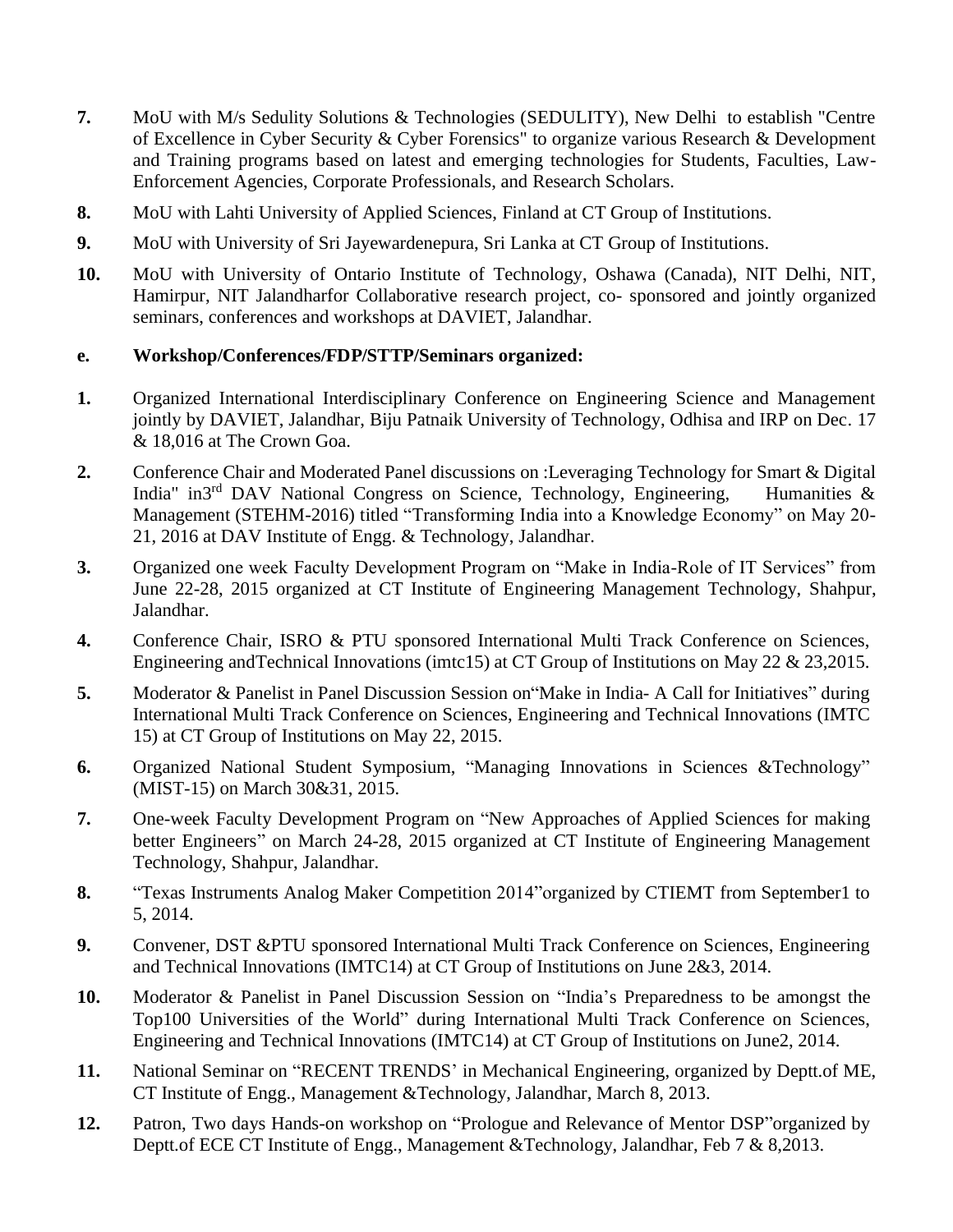- **13.** Conference Director, National Conference on"Recent Trends in Information & Communication Technologies", organized by Dept(s) of CSE & ECE, CT Institute of Engg., Management & Technology, Jalandhar, February 22&23, 2013.
- **14.** One Day Workshop on "Innovation in Solar Thermal Technologies", Deptt.Of Electrical Engg., CT Institute of Engg., Management & Technology, Jalandhar, January 30, 2013.
- **15.** Convener, National Conference on "Higher Education in India- The Changing Facet" Organized at CT Institute of Engg., Management &Technology, Jalandhar on January 4&5 2013.
- 16. Moderated Panel discussions on "Campus to Corporate-Industry Academia Connect" in association with IBM onOct17, 2012.
- **17.** Convener, FDP on "Optical & Wireless Systems and Networks" organized by Department of Electronics & Communication Engg., CT Institute of Engg. ,Management & Technology, Jalandhar held from May28-June1, 2012.
- **18.** Patron, FDP on "Importance of Applied Sciences In Engineering" by the Department of Applied Sciences, CT Institute of Engg., Management & Technology, Jalandhar on May15-19,2012.
- **19.** FDP on "Wipro Mission 10 XCertification Program (LevelII)held from March 26-27, 2012.
- **20.** FDP on "Faculty Empowerment Program" under Wipro Mission 10x(LevelI), held from March14- 18, 2011.
- **21.** AICTE sponsored STTP on "Generic Skills Development" organized by the Department of Applied Sciences, CT Institute of Engg., Management& Technology, Jalandhar in association with NITTTR held on December 19-23, 2011.
- **22.** Convener, National Conference on "Optical and Wireless Communication (NCOW-2008)", Organized by Department of Electronics & Communication Engineering, DAV Institute of Engineering & Technology, Jalandhar in association with Institution of Engineers (India) & Rsoft Design Group, USA from November27–28, 2008.
- **23.** Co-ordinator, 10th Punjab Science congress held at DAV Institute of Engg. & Tech. Jalandhar in collaboration with PTU, Jalandhar & Punjab Academy of Sciences of Patiala, Feb,7-9, 2007.

#### **f. Presentations/Conferences/workshops/seminars attended:**

- **1.** Resource Person during Workshop for faculty for the "Preparation of NAAC Process" org. by Khalsa College of Engineering & Technology, Amritsar on  $3<sup>rd</sup>$  Oct., 2019.
- **2.** Delivered Key Note Address in National Conference on High Performance Networks and Communication" organized by Khalsa College of Engineering & Technology, Amritsar in association with Department of Science & Technology, Govt. of India on November 6-7, 2017..
- **3.** Presented paper on "Internet of Things and its Smart Applications: A Review" in the National seminar on "Scientific and Technical Terminology in Science & Technology" held on September 13-14, 2017 at DAVIET, Jalandhar.
- **4.** Delivered Keynote Address on "Recent Trends In Optical Transmission Networks" in International Inter-Disciplinary Conference on Engineering Science & Management held in Goa-India on December 17-18,2016.
- **5.** Attended Workshop on "Quality Iniatives in Technical & Higher Educational Institutions (in compliance with NBA & NAAC Accreditation) On May 03-05,2016 organized by Engineering staff college of India, Hyderabad.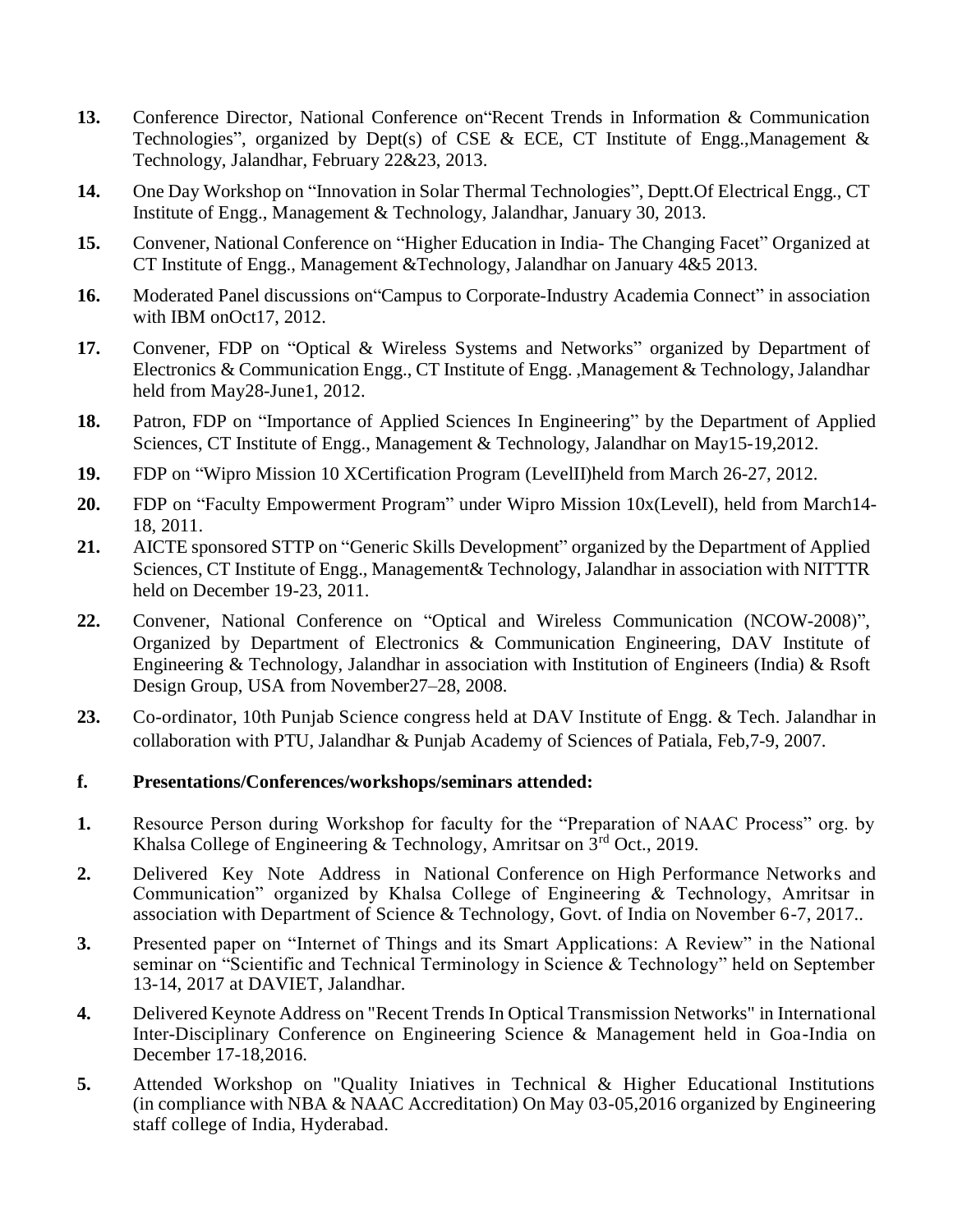- **6.** Participated as delegate in 3rd World Summit on Accreditation (WOSA-2016) on the theme "Quality Assurance through Outcome Based Accreditation" held on March 18-20, 2016.
- **7.** Attended "National Leadership Conclave" on the theme "From Agenda To Action: MeetingNew Expectations" 29 – 30 April, 2015 at New Delhi organized by AIMA.
- **8.** Participated in Panel Discussion Session on "Technology Management" in SME Conclave Pathway to Business Success- A Way Forward: Flagship National Programme of AIMA, New Delhi as Panelist and Moderator on Friday, February 27, 2015 at Hotel Cabbana, Jalandhar.
- **9.** Delivered Invited Talk on "Creativity & Innovation" in FDP programme on "Entrepreneurship Development" sponsored by DST & EDII, Ahmadabad organized by GNDU College, Ladowali Road, Jalandhar from 18th Dec,2014 to 29th Dec,2014.
- **10.** Delivered Invited Talk on "Essentials of Academic Leadership" in NAAC sponsored 2-Day National Conference on "Role of Governance, Leadership and Management for Quality Enhancement in Higher Educational Institutions" on September 5-6, 2014 Organized by Hans Raj MahilaMahavidyalya, Jalandhar.
- **11.** Delivered an expert lecture during PTU sponsored National Conference on "Innovation in Engineering & Information Technology (IEIT-14)" held at Khalsa College of Engineering  $\&$ Technology, Amritsar on March 28-19, 2014.
- **12.** Attended National Conference on "Changing Landscape of Higher Education" organized by Jaoint Action Committee, Punjab on March 28, 2010
- **13.** Delivered Key Note Address in UGC Sponsored National Conference on "Role of IT inEducation", Organized by Department of Computer Science at DAV college Amritsar from Feb. 28-March 1, 2009.
- **14.** Delivered an expert talk on "Wimax" in winter school on "Recent trends in Mobile Computing& Communication Technologies", Organized by Department of Computer Science &Engg., N.I.T Jalandhar from Dec.22, 2008 to Jan. 02, 2009.
- **15.** Convener, National Conference on Optical and Wireless Communication (NCOW- 2008), Organized by Department of Electronics & Communication Engineering, DAV Institute of Engineering & Technology, Jalandhar in association with Institution of Engineers (India) &Rsoft Design Group,USA from November 27–28, 2008.
- **16.** Conducted a ZOPP planning workshop at Doaba Institute of Engg. & Technology, Kharar inSept. 2008.
- **17.** Attended National Conference on "Innovation in Education", July 27-28, 2008 at India HabitatCentre organized by DIEMR at Mumbai, India.
- **18.** Selected as chairman for three sessions in WSEAS International Conference at CambridgeUniversity, U.K from Feb. 20-22, 2008.
- **19.** Participated in INTEL sponsored International Conference "Intel Developer Forum India", Oct.10- 11,2006 at Bangalore.
- **20.** Co-chaired a panel discussion session on "Next Generation Wireless Technologies" and chaired paper presentation session in the International Conference (ICCSA-2006) held during June 27-29, 2006 at National University, San Diego, California, USA.
- **21.** Attended National Conference on "Quality in Education: Challenges & Responses", April 7- 9,2006 organized by DIEMR at Mumbai, India.
- **22.** Lead the faculty delegation to explore the collaborative interactions between Rsoft Design Group, USA & DAVIET and succeeded in signing of MOU between Rsoft, USA & DAVIET during Dec. 2004.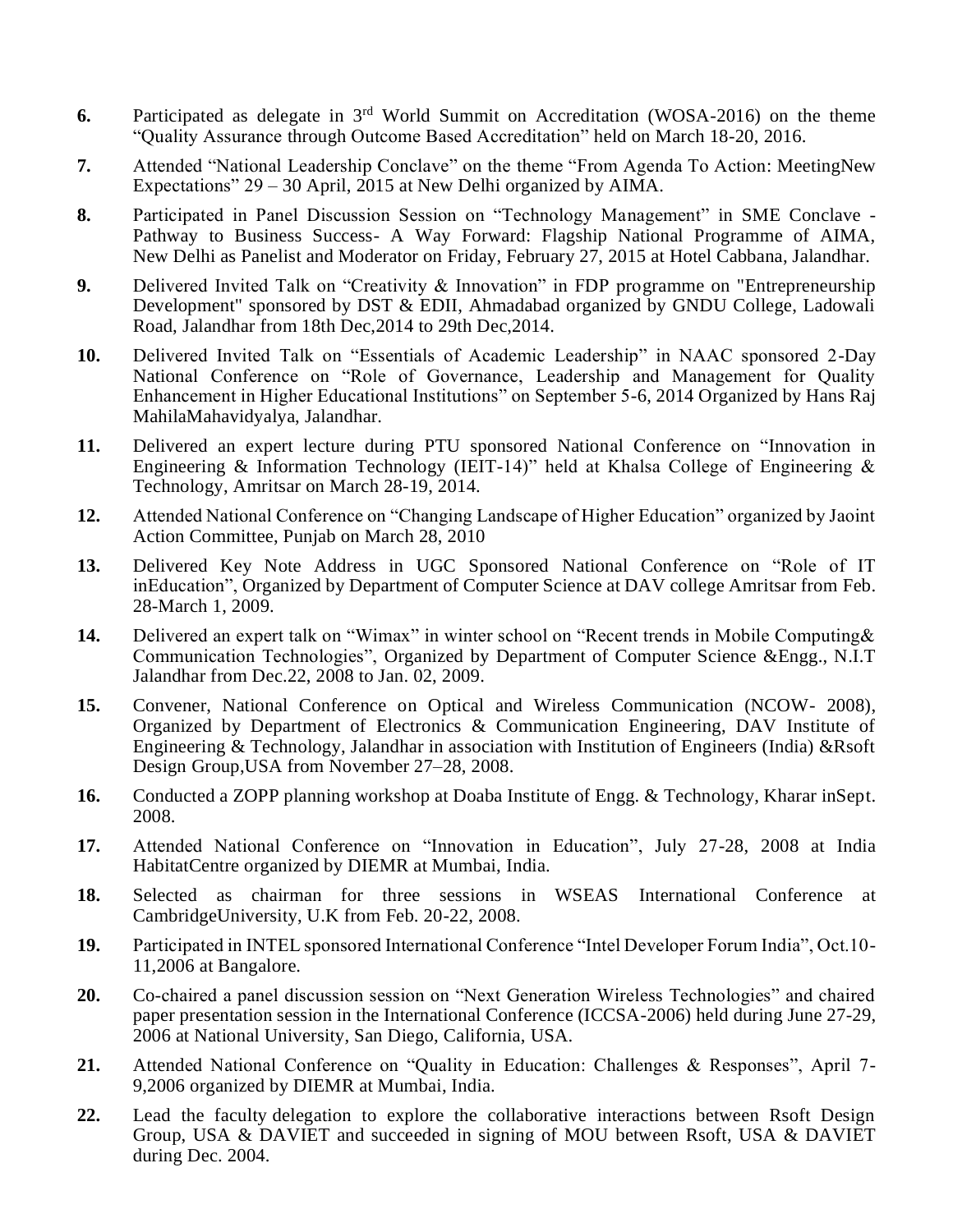- **23.** Interacted with the Research Scholars & Faculty of Light Wave Technology Labs at Columbia University & Princeton University in USA for exchange of Know How in the frontier  $\&$ emerging areas of Technology during Dec. 2004.
- **24.** Attended Two-Day Conference on Field Programmable System on Chip World SemiconductorForum GOSPL from 30-31 Oct.2004.
- **25.** Attended Microsoft Academia Summit-2004 at Bangalore on April 14-15, 2004.
- **26.** Attended International Conference (INAE) on Nanotechnology (ICON-2003) organized byIndian National Academy of Engg. at CSIO, Chandigarh.
- **27.** Delivered expert talk on "Optical Soliton Transmission System" in ISTE sponsored STTP onOptical Communications-emerging Trends; It"s Role and Technology appreciation from March31st to April 11th 2003 at Punjab Engineering College, Chandigarh.
- **28.** Attended International Conference on "Culture of Peace & Non-Violence" at Hans Raj Mahila Maha Vidyalaya, Jalandhar from 19th –21st December, 2002.
- **29.** Delivered expert talk on "E-Learning" during one day seminar on "Softwrae Solutions" at HansRaj Mahila Maha Vidyalaya, Jalandhar on 30th January, 2002.
- **30.** Delivered expert talk on "Role of Electronics in our life", during eFest" at DAV College, Amritsar on 9<sup>th</sup> February, 2003.

### **g. Training, courses attended:**

- Training on OptSim Simulation Tools at Rsoft, USA.
- Training Courses, Teaching-Learning Evaluation, Technology Programmes, Faculty Development Programmes (not less than oneweek duration)

|    | <b>S.No. Programme</b>       | <b>Duration</b>         | <b>Organizedby</b>                    |
|----|------------------------------|-------------------------|---------------------------------------|
|    |                              |                         |                                       |
| 1. | <b>Electronic Components</b> | 08 weeks                | Indian Institute of Technology (IIT), |
|    | & Materials                  | May 25 to July 19, 1992 | New Delhi                             |
| 2. | Maintenance of               | 08 weeks                | NTTF Electronics Training Centre,     |
|    | Electronic Equipment         | March 01 to April 23,   | Bangalore                             |
|    |                              | 1993                    |                                       |
| 3. | Electronic                   | 08 weeks                | Indian Institute of Technology (IIT), |
|    | Communications               | Nov 21 to Jan 11, 1993  | New Delhi                             |
| 4. | Analog Electronics-II        | 08 weeks                | Indian Institute of Technology (IIT), |
|    |                              | Oct 30 to Dec22, 1995   | New Delhi                             |
| 5. | Microprocessors $\&$         | 04 weeks                | CEDT, Mohali                          |
|    | <b>Telecom Equipment</b>     | May 20, 1996 to Jun     |                                       |
|    |                              | 14,1996                 |                                       |
| 6. | 7 DayWorkshop in             | 01 week                 | M/s. AdvanceTechnology,               |
|    | <b>VLSI</b> Design Using     | Feb 28 to Mar 06,2005   | Chandigarh                            |
|    | VHDL                         |                         |                                       |
|    |                              |                         |                                       |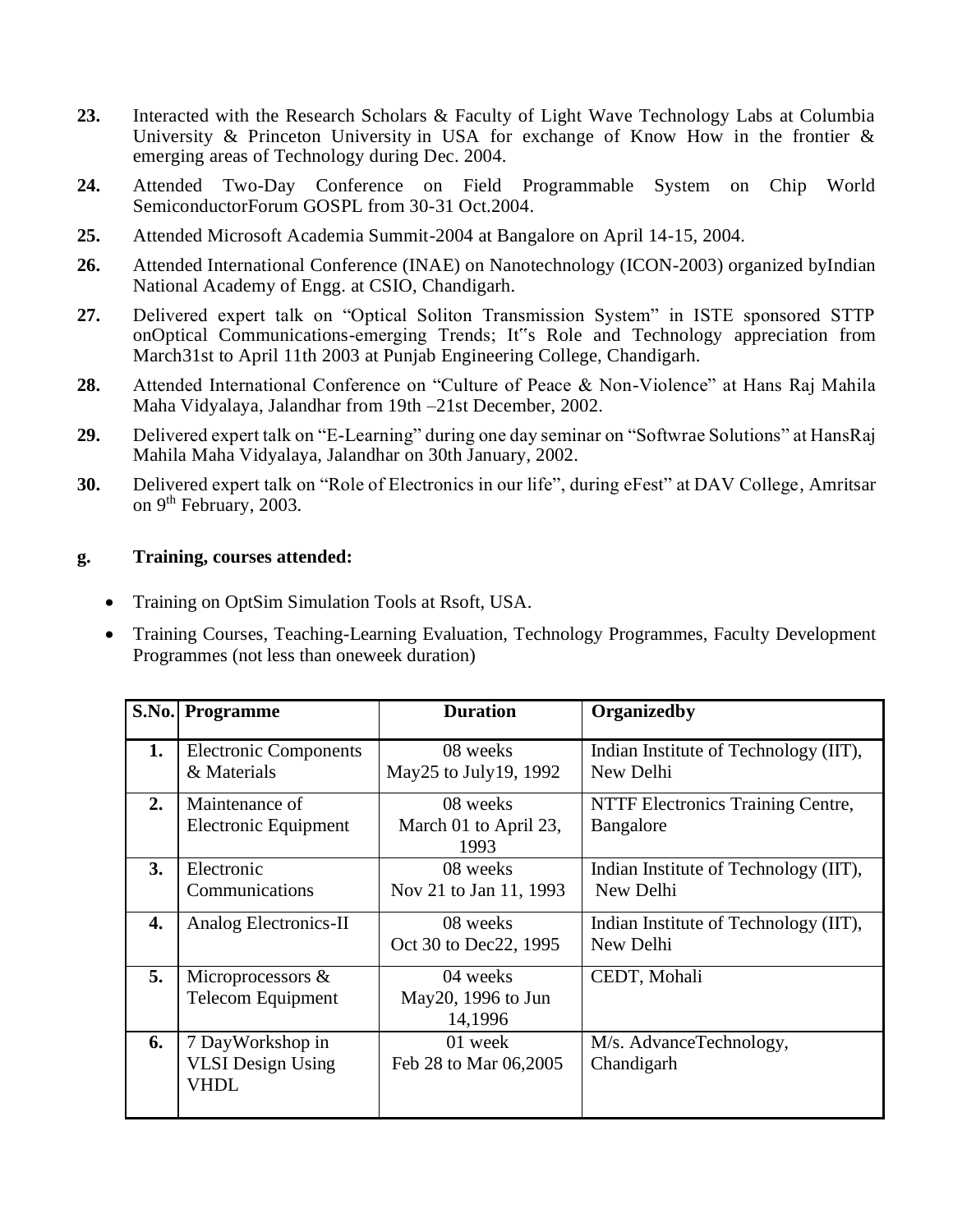| 7. | <b>AICTE</b> sponsored STTP | 01 week               | NITTTR Chandigarh at CTInstitute   |
|----|-----------------------------|-----------------------|------------------------------------|
|    | on "Generic Skills          | December 19-23, 2011. | of Engg., Management $\&$          |
|    | Development"                |                       | Technology, Jalandhar              |
| 8. | <b>AICTE/MHRD</b>           | 01Week                | Jointly organized by Dr. BR        |
|    | collaborative summer        | June21-25, 2010       | Ambedkar National Institute of     |
|    | school on                   |                       | Technology, Jalandhar and National |
|    | "Instrumentation and        |                       | Institute of Technology, Srinagar. |
|    | <b>Signal Processing</b>    |                       |                                    |
|    |                             |                       |                                    |
| 9. | TEQIP-IIsponsored           | 02 Weeks              | Jointly organized by Dr. BR        |
|    | FDP/STTPonICT for           | June03-14, 2013       | Ambedkar National Institute of     |
|    | Computing & Signal          |                       | Technology, Jalandhar and CT       |
|    | Processing                  |                       | Institute of Engg. Management      |
|    |                             |                       | &Technology, Jalandhar.            |

#### **h. M.Tech.Thesis (Supervised):19**

- **1.** Manju Bala, "Performance Analysis of Switched and Routed Network in Wireless Communication Based on OPNET" (2007)
- **2.** Jagjit Singh Malhotra, "Performance Analysis of Data Formats in Optical Soliton Transmission Link under the impact of TOD & chirp"(2007)
- **3.** Gaurav Sethi, "Simulative Analysis of Routing Protocols in Mobile Ad-hoc Networks" (2007)
- **4.** Kamaljit Singh Bhatia, "Investigations on Design issues for Long-haul Optical Transmission System" (2007)
- **5.** Neeru Malhotra, "Investigations on PMD Induced Penalties in High Bit Rate Optical Transmission Links" (2008)
- **6.** Vasudha, "Performance Enhancement of Routing Internet Protocols using OPNET"(2008)
- **7.** Harsimran Jit Kaur,"Performance Evaluation of Digital Modulation Techniques on Radio over Fiber for 3G and Beyond" (2009)
- **8.** Bindiya Jain, "Performance analysis of data formats in Pre-and Post-compensated dispersion managed long-haul WDM optical transmission link" (2009)
- **9.** Vanita Kamra, "Analysis of a Single & Multi-tone Radio over Fibre system comparing four different system set-ups"(2009)
- **10.** Sandeep Kath, "Improving the request routing mechanism in CDN"(2010)
- **11.** Navneet Gill, "Comparative Studies on Hybrid and IPv6 Networks"(2010)
- **12.** Parwinder Singh, "High Data Rate TR-UWB system with resolved inter-frame inter face using AWGN channel model"(2010)
- **13.** Gurkirat Kaur,"Performance Evaluation of Soft RoCE over1 gigabit Ethernet"(2014)
- **14.** Parambir Singh,"Design & Performance Investigation of Multiuser OCDMA Network"(2014)
- **15.** Harjit Singh, "Investigation of Routing Protocols Based on VANETS"(2014)
- **16.** Balwinder Kaur, "Fuzzy Based Probability and Direction of Wildfire Detection With Wireless Sensor Networks" (2014)